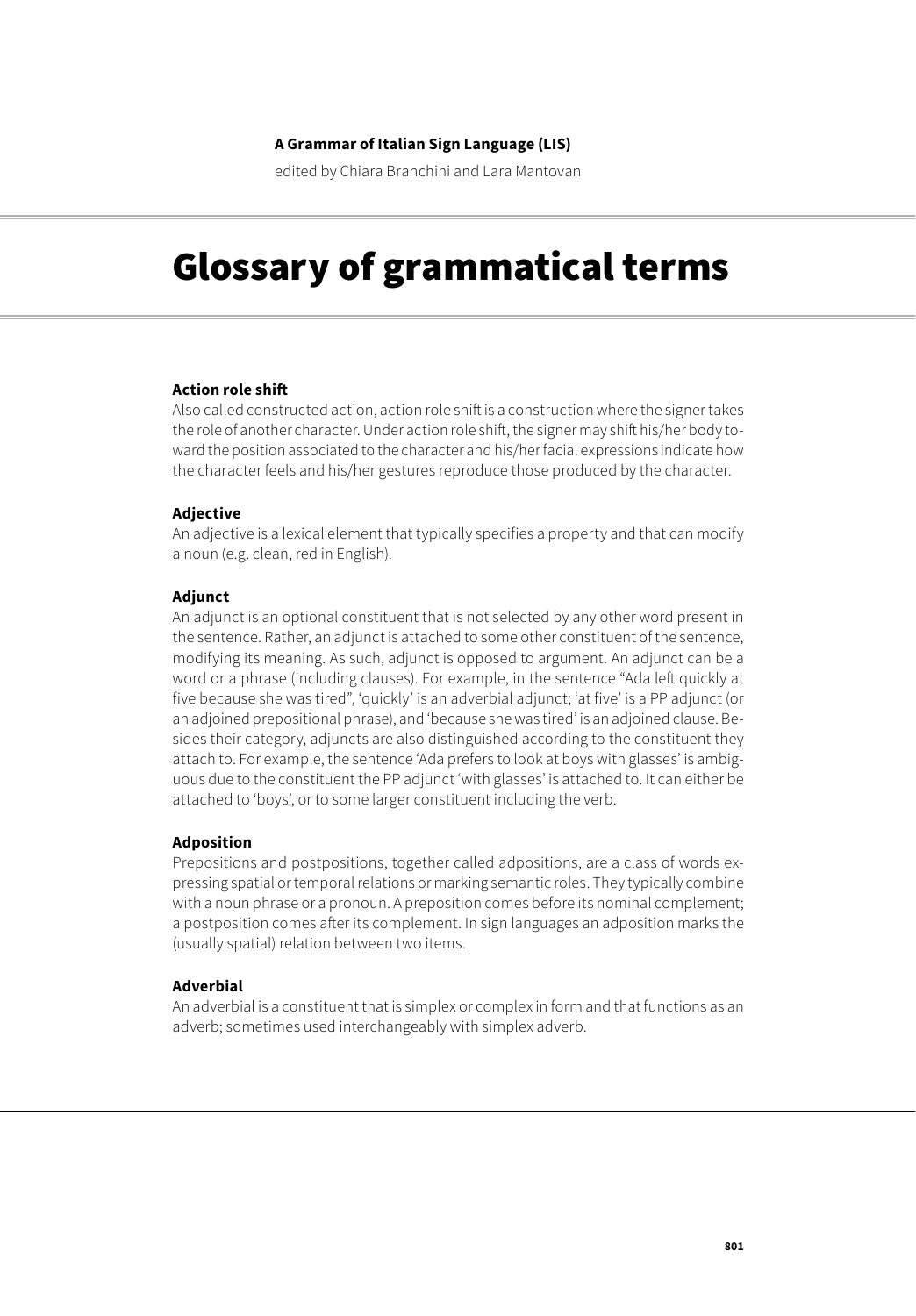#### **Affirmative sentence**

An affirmative or positive sentence is a declarative sentence used to express the validity or truth of a basic assertion. As such, it is opposed to a negative sentence. This dimension is often referred to in grammar as polarity.

#### **Affixation / affix**

Affixation is a word formation process by which a base (a stem or root) is extended by additional bound material; the items attached in this way are called affixes, they may come before or after a base, break up the base, or appear suprasegmentally.

#### **Agreement**

Agreement is an asymmetric relation between two or more constituents, by which one inherits the formal features of the other. For example, in the sentence 'Girls now are moving forward', the copula BE agrees with the subject 'girls' in number (plural) and person (third). This syntactic relation is morphologically expressed in English through verbal inflection, hence the form 'are'. In sign languages, agreement is often expressed through spatial modification.

#### **Agreement verb**

An agreement verb is a verb that is lexically defective (i.e. unspecified for one phonological feature) in that it requires syntactic agreement with a person or a locus to be realized.

#### **Alignment**

Alignment refers to the temporal coordination of different articulations; e.g. alignment of a non-manual marker with a string of signs, or alignment of various non-manual markers with each other.

#### **Allomorph**

Allomorphs are affixes or stems that are identical in meaning but have different phonological forms and are in complementary distribution; allomorphs are variants of the same morpheme.

#### **Allophone**

Variants of the same underlying phoneme that are either in complementary distribution or in free variation.

#### **Anaphora**

Expression that is referentially dependent on another expression previously mentioned in the context (i.e. the antecedent). In the following example, the pronoun he is co-referent with the antecedent a man: 'Mary saw a man. He was walking home.' Typical anaphoric expressions are pronouns or definite noun phrases.

#### **Antecedent**

The antecedent is the expression an anophora is co-referent with, i.e. the anaphora refers back to the referent of the antecedent.

# **Argument**

An argument is a constituent that completes the meaning of a predicate. Most predicates take one, two, or three arguments. For example, the verb 'to run' takes one argument (the subject, as in 'Ada runs'); the verb 'to destroy' takes two arguments (the sub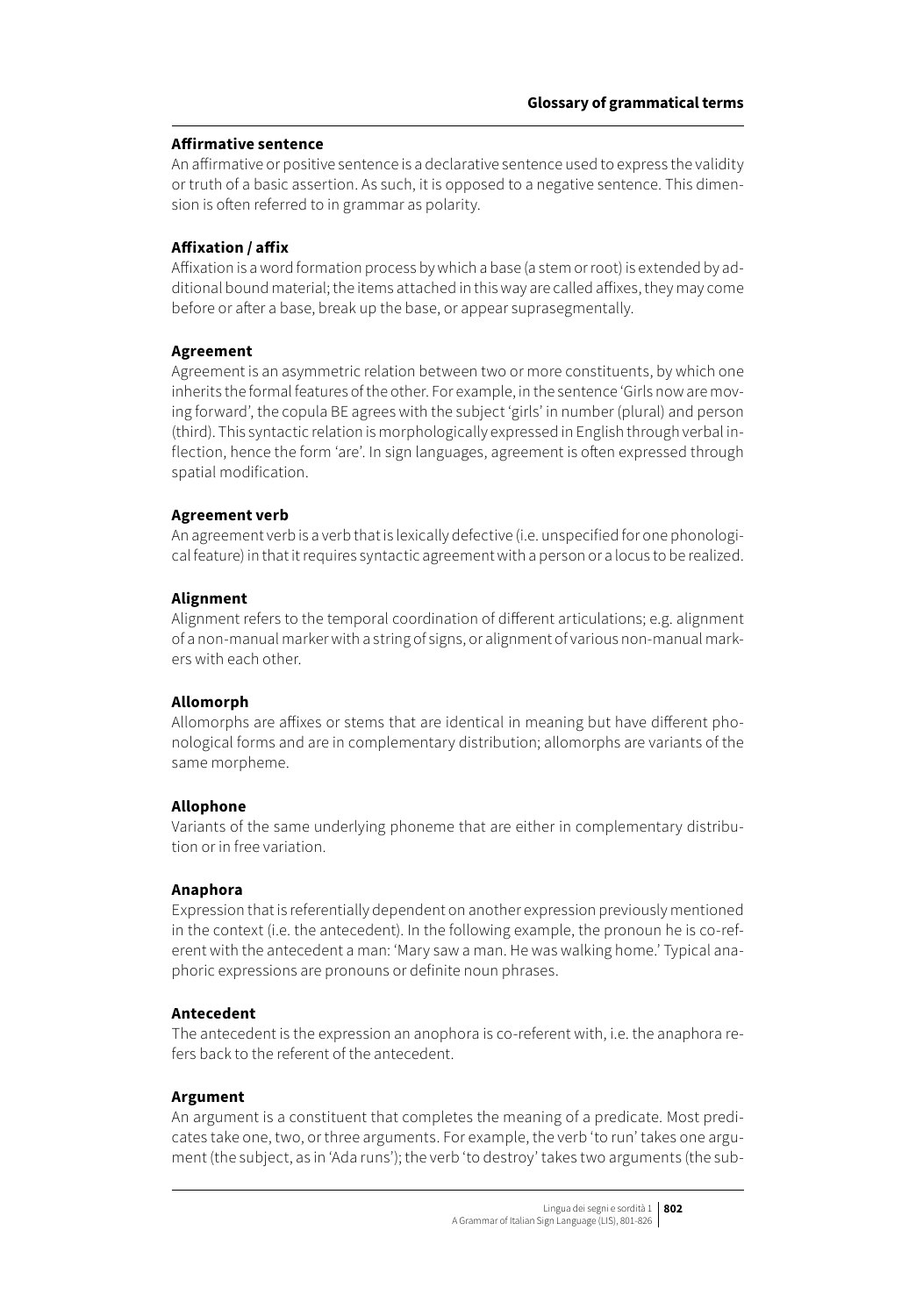ject and the object, as in 'the typhoon destroyed the beach'); the verb 'to send' takes three arguments (the subject, the object and the indirect object, as in 'Ada sent a present to her brother'). Arguments are often associated to verbs, but other syntactic categories can take arguments as well, or select them. For example, the noun 'destruction' can be said to select two arguments, as in 'the destruction of the beach by the typhoon', or the Adjective 'proud' can be said to select two arguments, as in 'Nico (is) proud of Ada'. Arguments must be distinguished from adjuncts, which are never selected and thus optional.

#### **Argument structure**

Argument structure refers to the syntactico-semantic frame of predicates (typically verbs, but also nouns, adjectives or prepositions) and indicates the participants in the action or state denoted by that predicate. Argument structure typically includes the number of arguments a lexical item takes (e.g., the participants in the event denoted by a verb), their syntactic category, and their semantic relation to this lexical item.

#### **Article**

An article (or determiner) is a functional element that combines with nouns and that specifies features such as number, gender, definiteness, and closeness/distance (e.g. the, a, that in English).

#### **Aspect**

Aspect describes the internal temporal structure of an event or situation as reflected in a sentence or verb (e.g. repeated occurrence of an event).

## **Assimilation**

Assimilation is a phonological process whereby the form of a phoneme is influenced by properties (features) of an adjacent phoneme; if the source of assimilation precedes the target, we speak of progressive assimilation, if it follows the target, we speak of regressive assimilation.

# **Atelic**

Atelic eventualities do not contain an end point as part of the event description.

#### **Attitude role shift**

Attitude role shift, also called constructed discourse, is a construction where the signer reports utterances or thoughts of another person (the character) and typically does so by rotating his/her body toward the position associated to the character. Attitude role shift is usually accompanied also by a change in head position and eye gaze.

# **Auxiliary**

An auxiliary is a semantically weak verb that combines with a lexical verb and expresses grammatical features like tense, aspect, and agreement (e.g. have and be in English); the lexical verb usually appears in a fixed (e.g. infinitival or participial) form.

#### **Back-channeling**

Back-channeling is a discourse strategy by which an addressee provides feedback without interrupting the speaker's/signer's flow; back-channel signals can be manual/vocal (e.g. hmmm) or non-manual (e.g. head nod).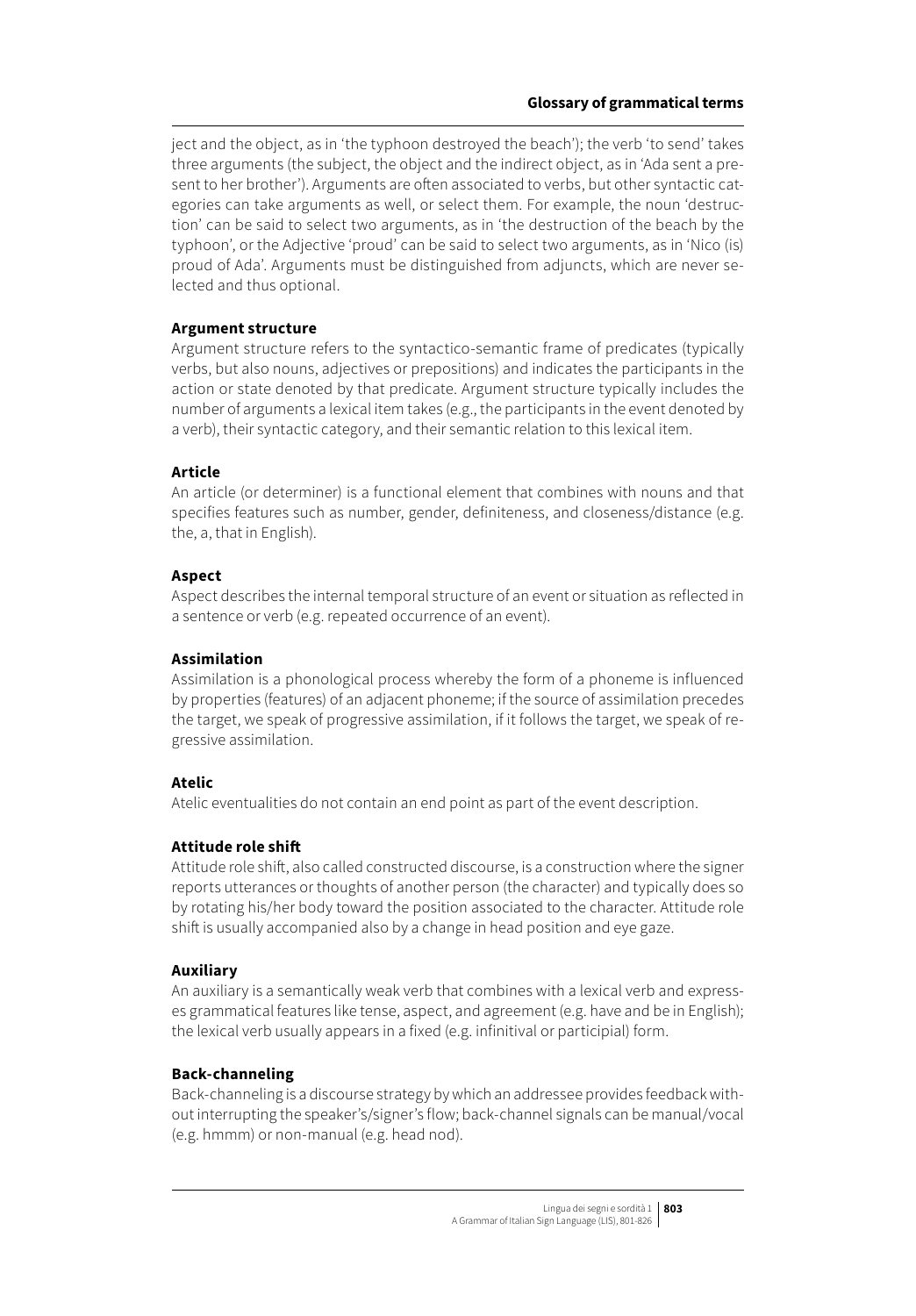#### **Blend**

A blend is a word formation process by which two otherwise independent stems or words merge by losing some of their phonological features to form a new item with a new meaning, e.g. English smog is a blend of smoke and fog.

# **Borrowing**

Borrowing refers to the integration of a lexical item or expression from one language into the lexicon of another language (e.g. German borrowing English computer); borrowed elements may undergo certain phonological changes.

#### **Boundary marker**

A boundary marker is a linguistic signal that marks the start or end of a (mostly syntactic or prosodic) domain; can be manual or non-manual.

# **Buoy**

A buoy is a sign articulated by the non-dominant hand, which may be held in space while the dominant hand continues signing; a buoy may be referred to (e.g. pointed at) by the dominant hand.

#### **Calque**

A calque is an item which in its entirety, or part-by-part, is borrowed directly from the donor language; Calques are verbatim translations of simplex or polymorphemic forms and are modeled on the constructions of the donor language.

#### **Causative**

A causative is a construction that indicates that an agent causes someone or something to do or be something, or causes a change of state. Prototypically, it brings a new argument, the causer, into a clause, with the original subject becoming the object, as in 'John makes Mary cry' vs. 'Mary cries'. All languages have ways to express causativization, but they differ in the means they employ. Many have lexical causative forms, such as English 'raise' vs. 'rise'; Other languages have morphological inflections that change verbs into their causative form. Other languages, and sign languages among them, employ periphrasis with the use of an auxiliary.

### **Citation form**

A citation form is the basic form referring to the dictionary entry of a lexeme. As lexemes are abstract objects, citation forms make it possible to refer to a lexeme.

## **Classifier**

Generally, a classifier is a morpheme that reflects certain semantic properties of a referent; for sign languages, a classifier is a visually motivated (iconically based) lexical/grammatical category, mostly a handshape that combines with certain types of predicates.

# **Classifier construction**

A classifier construction is a complex sign that encodes information about spatial localization and (manner of) motion and that is part of the non-core lexicon.

#### **Classifier predicate**

A classifier predicate is a complex predicate made up of a classifier and a verb.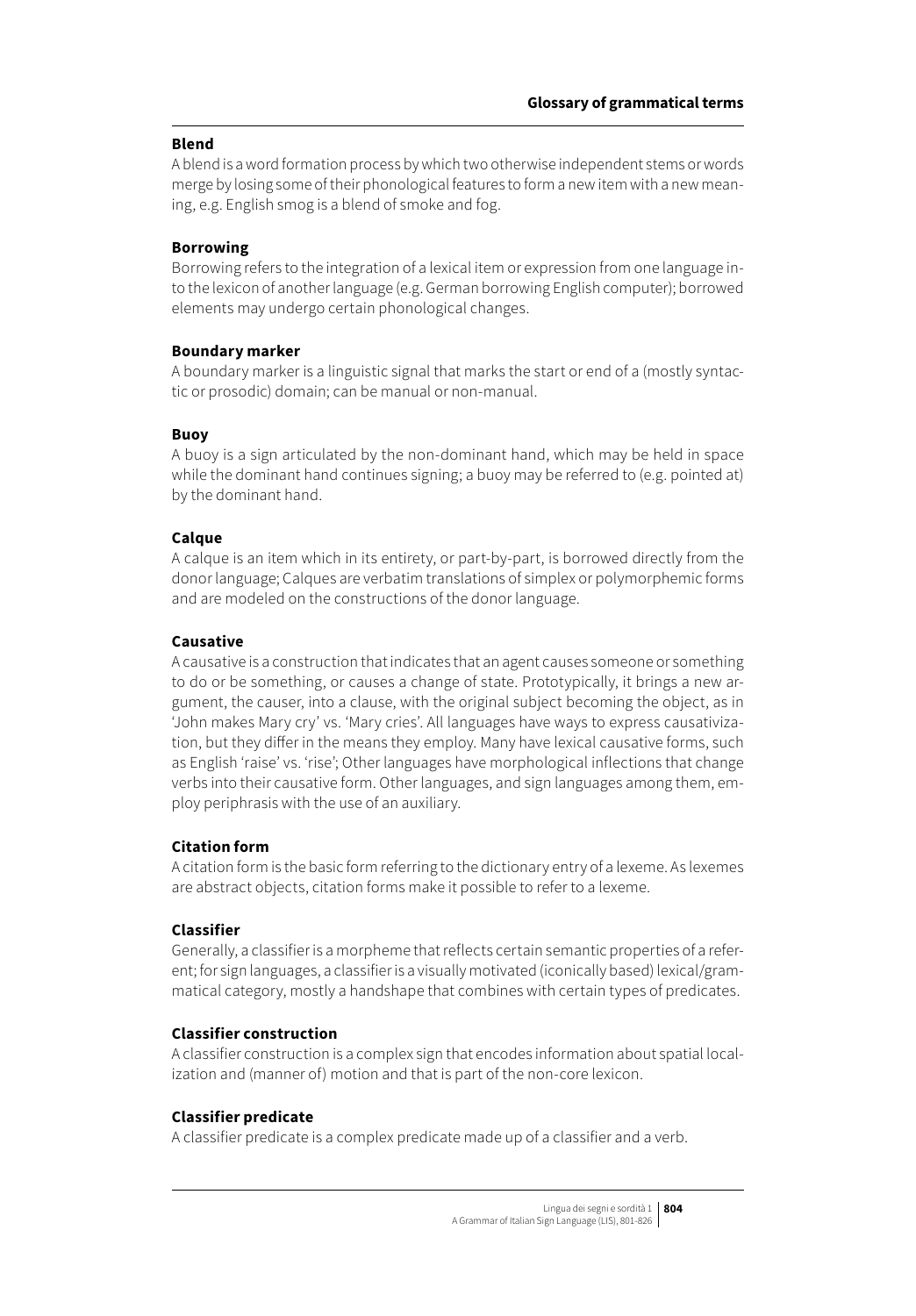#### **Clause**

A clause is the smallest grammatical unit that can express a complete proposition (i.e. a statement that can be either true or false). Typically, it consists of a subject and a predicate, which in turn is prototypically a verb phrase, a verb and its internal arguments.

# **Cliticization**

Cliticization refers to a process whereby a functional element phonologically attaches to a lexical element such that a single prosodic word is created (e.g. English can't and French j'aime); the functional element is referred to as a clitic.

## **Coalescence**

Coalescence refers to a special type of cliticization; most commonly, cliticization of an indexical sign to a preceding symmetrical two-handed sign, such that a single prosodic word is created.

# **Code-switching**

Code-switching refers to a (usually bilingual or multi-lingual) language user's switching between two languages or registers during communicative interaction.

## **Coherence**

Coherence is the semantic continuity of a text or discourse which is determined by semantic and conceptual relations between its parts.

#### **Cohesion**

Cohesion are grammatically realized relations in a text or discourse that are used to explicitly link different parts of discourse. Cohesive devices make it possible for the addressee to keep track of the discourse referent.

## **Common noun**

A common noun is a noun that denotes a class or type of entity; a common noun can be a count noun (e.g. book in English) or a mass noun (e.g. rice in English).

#### **Comparative/comparison**

Comparison introduces orderings between two or more objects with respect to the degree to which they possess some property. In the prototypical case, a comparison involves two objects that are explicitly expressed ('John is taller than Mary'). However, comparison can be more implicit (in 'John is tall' John's height is evaluated with respect to a contextually determined degree of tallness). Many languages have one or more syntactic constructions specifically encoding a comparison.

## **Complement clause**

A complement clause, or object clause (also called completive) is a subordinate argument clause carrying the syntactic function of an object, as 'that she would do it' in 'Ada promised that she would do it'.

# **Complementizer**

A complementizer is a functional word or a particle introducing a subordinate clause, such as that in English as in "John knows that he is lucky." It is often abbreviated as C.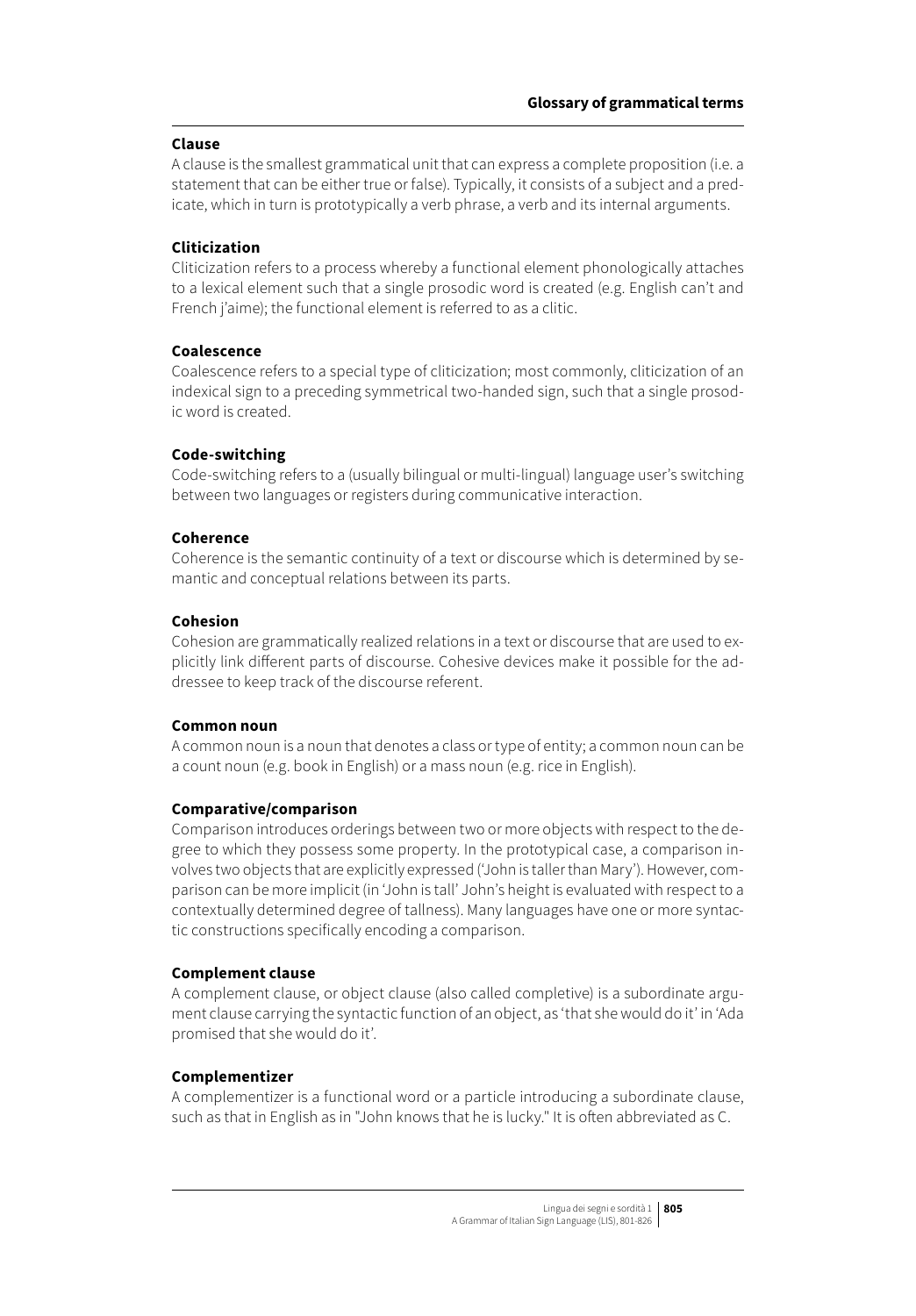#### **Complex movement**

A complex movement is a movement composed of a change in more than one phonological parameter (e.g. simultaneous change of location and handshape).

# **Compounding/Compound**

Compounding is a word formation process by which two otherwise independent stems or words come together to form a new item with a new meaning; the result is a compound.

#### **Conjunction**

A conjunction is a functional element that links phrases, clauses, or sentences; coordinating conjunctions (e.g. English and, but) have to be distinguished from subordinating conjunctions (e.g. English that, because).

## **Constituent**

A constituent is a word or a group of words which function(s) as a single unit within a given syntactic structure. The constituent structure of a sentence can be identified using constituency tests. Typical constituents phrases that can be distinguished according to their category in noun phrases (NP), verb phrases (VP), Adjectival phrase (AP), Adverbial Phrase (AdvP) and the like.

#### **Constituent negation**

Constituent negation refers to a type of negation whereby a constituent smaller than the clause is negated, e.g. negation of the verb in I didn't steal the book, I borrowed it.

# **Contact (in the sense of language contact)**

Language contact refers to the circumstances determined by two language communities living side-by-side that allow linguistic patterns and words from one to be used in the other.

## **Contact (in the sense of phonology)**

Contact refers to an articulator physically touching another articulator, a body part, or the torso, or the appearance of an articulator in a location.

#### **Context**

The context of an utterance consists at least of the speaker, the addressee, the time and the place of the utterance. Broader definitions of context may also include information about the previous discourse and the communicative situation, shared background knowledge and shared world knowledge among other kinds of information.

## **Contralateral**

Contralateral refers to a location/area on the side opposite of the active articulator.

# **Control verb**

The term control refers to the constructions in which the understood subject of a nonfinite embedded clause is determined by some expression in the main clause. Control verbs (such as promise, order, try, ask, tell, force, yearn, refuse, etc.) obligatorily determine which of their arguments in the main clause controls the embedded clause. Some of them qualify as subject control verbs. 'Promise' is an example, as in 'Ada promised to leave', where the understood subject of 'leave' is obligatorily interpreted as the main subject. Some are object control verbs. An example is 'order', in 'Ada ordered Auguste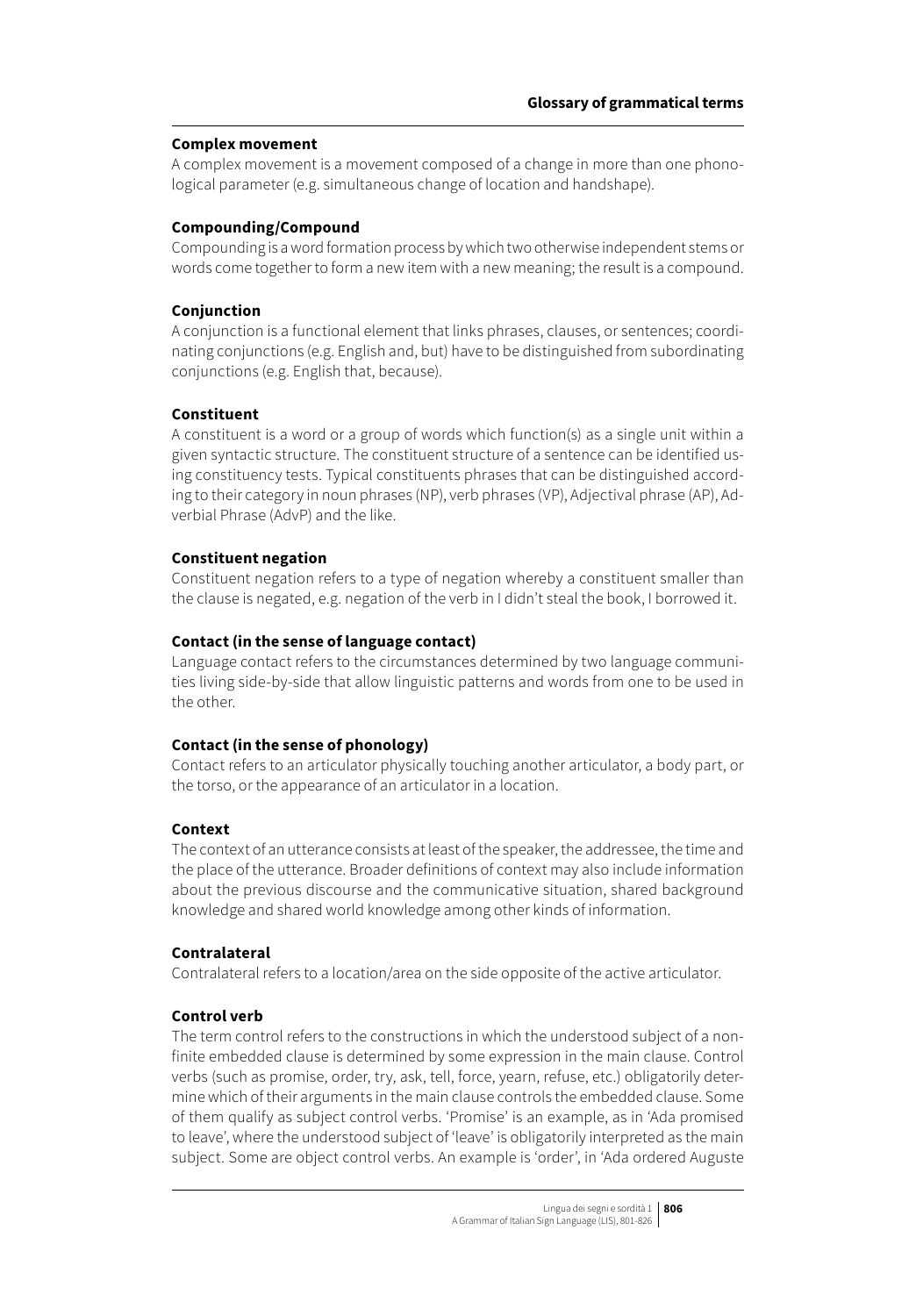to leave', where the understood subject of the infinitive is obligatorily interpreted as the object of the main verb, 'Auguste'. Arbitrary control occurs when the controller is understood to be anybody in general, as in 'Running is good for health'.

## **Conversion**

Conversion (also called zero affixation) is a category-changing process, where the input and output categories are phonologically identical, i.e. where there is no overt affix that bears the information of category change (e.g. walk (N) and walk (V), put (present tense) and put (past tense) in English).

## **Coordination**

Coordination is a non-hierarchical combination of at least two constituents belonging to the same syntactic category, such as noun phrases, verb phrases or clauses, either through conjunction or juxtaposition

#### **Copula**

A copula is a word used to relate the subject of a sentence with a non-verbal predicate, such as the word 'is' in the sentence 'Ada is nice'. It is often a verbal element, but it can also be pronominal in nature or suffixal. Many languages have one main copula, others have more than one, and some (including many sign languages) have none.

## **Correlative**

Correlatives are conjunctions that are separated in a sentence but coordinate the constituents they introduce, which have thus the same function. Examples of correlatives in English are. 'both… and', or 'either ..or'. The same term can also be used to refer to the constituents themselves that are coordinated in a correlative structure. For example, 'Ada' and 'Maya' are two correlative noun phrases in 'Both Ada and Maya love to play'. Similarly in 'Either you call or you write a letter", the two clauses can be referred to as correlative clauses. Correlative constructions can also be found in some languages as the functional equivalent of relative clauses: 'the boy was late, that boy called' meaning 'The boy who was late called'.

# **Co-speech gesture**

A body movement, executed by the hand(s) or another body part, that accompanies speech, often to illustrate, supplement, or accentuate the message conveyed in speech; e.g. pointing gesture, thumbs-up gesture, headshake, shrug.

## **Count noun**

A count noun is a noun that can appear in the plural and that may combine with numerals like three but not with quantity expression like much (e.g. book, horse).

#### **Declarative**

Declaratives are the most common type of sentences in any given language. They are used to express statements, to make something known, to explain or to describe. As a sentence type, they are usually opposed to interrogatives, imperatives and exclamatives. The corresponding declarative force is specialized to provide new information. Declaratives are typically used to realize assertional speech acts.

#### **Definiteness/Indefiniteness**

Definite expressions are noun phrases that denote referents that have the property of being unique ("The book is on the table", where there is just one relevant book in the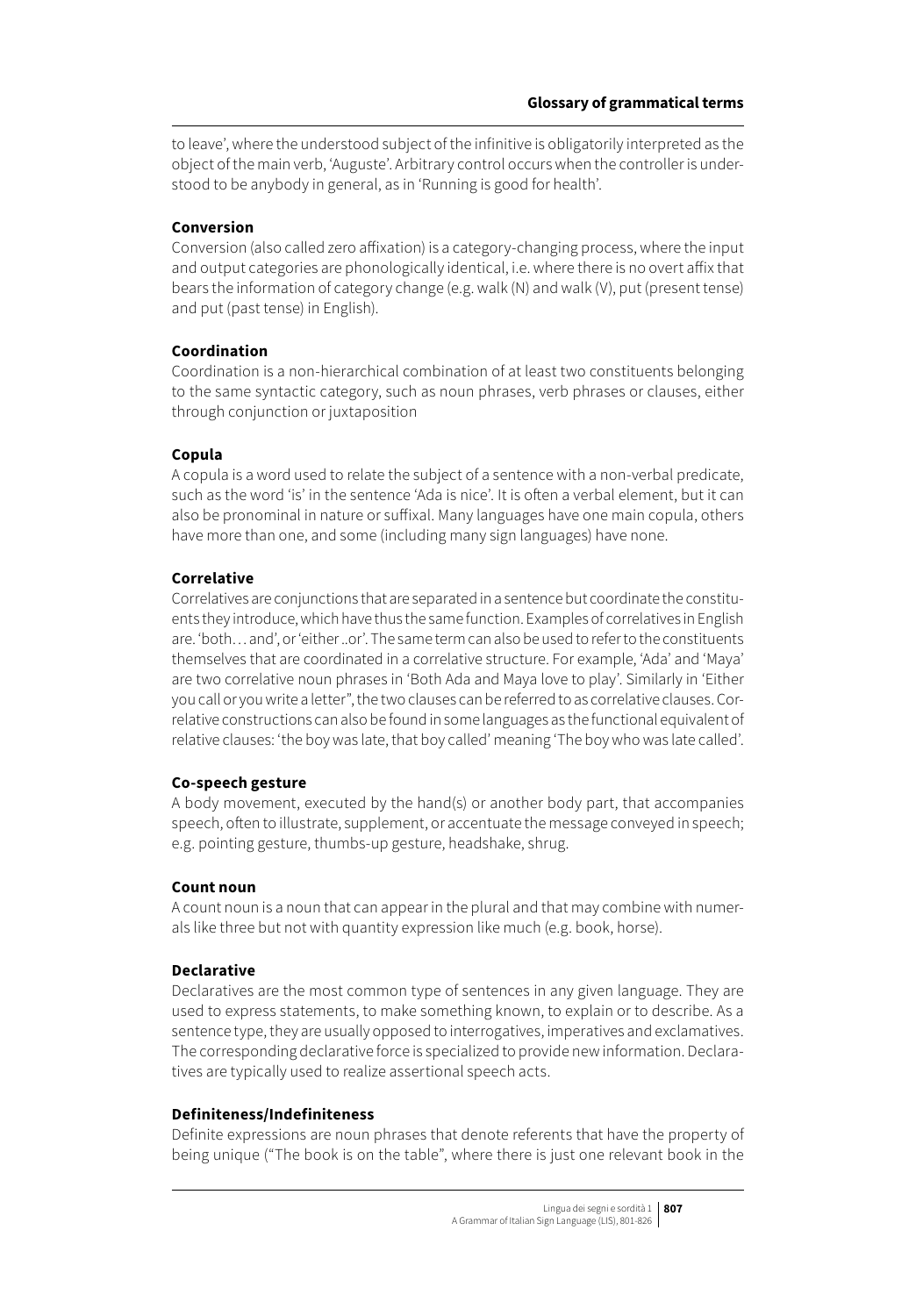context of utterance) or the property of being familiar both to the signer and to the addressee. Indefinite noun phrases denote referents that are not known to the signer but can be known to the addressee.

## **Deixis**

Deixis is a strategy to refer to objects present in the actual context of utterance. Deictic expressions can refer to concrete entities ('I', 'you', 'that (one)') as well to the spatiotemporal coordinates of the context of utterance ('here', 'now', 'yesterday').

## **Demonstrative**

A demonstrative is deictic word (a type of determiner) that specifies which entity a speaker refers to and distinguishes this entity from others; they may e.g. be used for spatial deixis (e.g. English this vs. that).

#### **Deontic modality**

Deontic modality refers to the speaker's attitude towards the possibility or necessity of an event, embodied in the notions obligation, permission, prohibition, wishing, desiring, etc.

#### **Derivation**

Derivation is a lexical word formation process that creates a new lexeme, mostly by combining a stem and an affix.

#### **Derivational affixation**

Derivational affixation is a type of affixation whose function is to create a lexeme associated with an already existing lexeme (e.g. -er in swimm-er); derivational affixation contrast with inflectional affixation which exists solely for grammatical purposes (e.g. agreement morphology).

#### **Determiner**

A determiner (or article) is a functional element that combines with nouns and that specifies features such as number, gender, definiteness, and closeness/distance (e.g. the, a, that in English).

#### **Discourse**

A discourse is formed by a sequence of logically united utterances, which are also connected to the context.

#### **Discourse marker**

Discourse markers are cohesive devises between two utterances (such as connectors or discourse particles) that establish coherence.

#### **Discourse structure**

Discourse structure describes the relations between grammatical elements and their effects beyond the sentence level.

# **Ditransitive**

A ditransitive verb is a verb which takes a subject and two objects corresponding to a theme and a recipient. These objects may be called direct and indirect, or primary and secondary. An example of a ditransitive verb in English is 'send', as in 'Ada sent a letter to her friend'.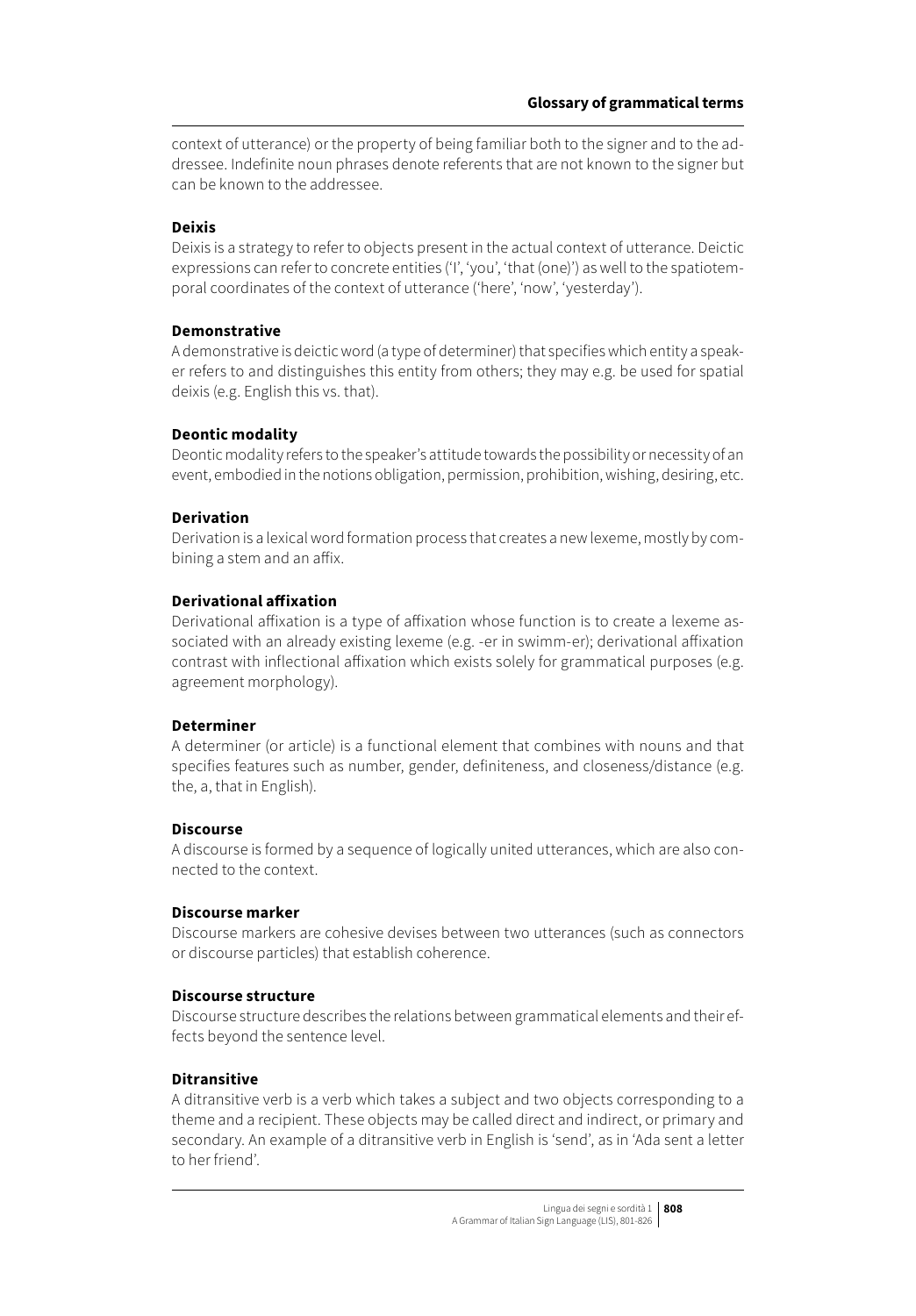#### **Domain marker**

A domain marker is a phonological signal that spans over an entire prosodic or syntactic domain; can be manual or non-manual.

## **Dominance reversal**

In a dominance reversal, a signer uses his non-dominant instead of his dominant hand for signing; a dominance reversal may be phonologically (e.g. articulatory constraints) or pragmatically motivated.

## **Dominant hand**

The dominant hand is the preferred hand of a signer, i.e. the hand s/he would normally use to articulate one-handed signs.

#### **Doubling (syntactic)**

Syntactic doubling refers to the repetition of a morpho-syntactic constituent within a sentence; e.g. doubling of a wh-sign.

#### **Dual**

One of the values of the feature number that indicates 'two' of an entity.

#### **Ellipsis**

Ellipsis refers to the omission from a clause of one or more words that are nevertheless understood in the context of the remaining elements. There are numerous distinct types of ellipsis, according to the nature of the omitted constituent and to the syntactic context where it occurs. Some of the most common types are briefly described below. Gapping occurs in coordinate structures: material that is present in the first conjunct can be omitted, i.e. 'gapped', from the second conjunct. The gapped material usually contains a finite verb, as in 'Nico plays the piano and Phil the trumpet'.

VP ellipsis omits a non-finite VP. The ellipsis site must be introduced by an auxiliary verb or by the particle to, as in 'Phil played today, and Ada will tomorrow'.

Sluicing elides everything from a direct or indirect question except the question word, as in 'Ada will call someone, but I don't know who'.

#### **Embedded clause**

An embedded, or dependent, clause is a clause that is dependent from another clause in a given sentence. It can be an argument clause or an adjunct (or adverbial) clause.

#### **Embodiment**

In the context of role shift, embodiment is understood as a phenomenon whereby the actual signer (i.e. the narrator) of a text or discourse uses his/her body as one of the interlocutors or agents in the narrated discourse.

#### **Entity classifier**

An entity classifier (also called whole entity or semantic classifier) is a classifier (handshape) which reflects shape properties of the subject of an intransitive clause (e.g. a car moving).

#### **Epistemic modality**

Epistemic modality refers to the speaker's belief or knowledge about an event, embodied in the notions of knowing, believing, assuming, etc.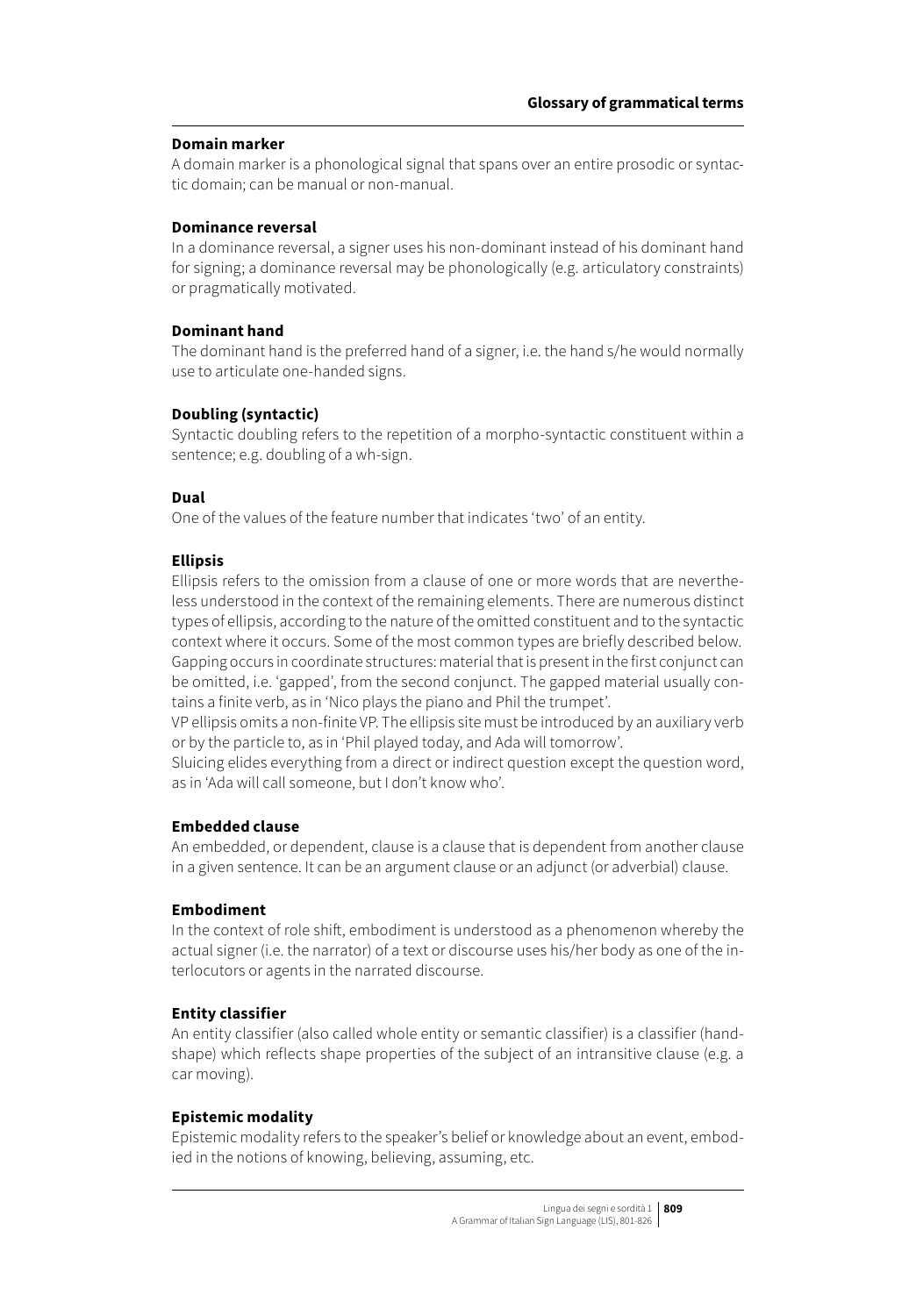#### **Ergativity**

Ergativity refers to a system of marking grammatical relations in which intransitive subjects pattern together with transitive objects, and differently from transitive subjects. Ergativity may be manifest, for example, in terms of morphological case marking on nominals, or patterns of agreement on the predicate. An example of an ergative language is Basque.

# **Event structure**

Event structure or situation type refers the internal temporal structure of eventualities and it is also known under other denominations like Aktionsart, actionality or inner aspect.

## **Evidentiality**

Evidentiality is a grammatical category used to mark the source of information. Evidential markers typically distinguish between the following sources of information: (i) visual, (ii) sensory, (iii) inference, (iv) assumption, (v) reported and (vi) quotative.

#### **Exclamative**

An exclamative is a grammatical form specialized to convey surprise, denoting that all or some part of the utterance is unexpected, as in 'What a beautiful day!'. It is one of the four well-recognized sentence types, together with declaratives, interrogatives and imperatives. The corresponding exclamative force is specialized to convey a surprise. Declaratives are typically used to realize assertional speech acts. Unlike the other assertions, questions or commands, exclamations are expressive speech acts that are not used to ask the speaker to do something.

## **Exhortative**

An exhortative construction is a construction used to express an order or an invitation including other participants other than the addressee, and typically the first and third person ('Let us go!').

## **Existential clause**

An existential clause is a clause that refers to the existence or presence of something. Examples in English include the sentences 'There is bread in the kitchen' and 'There are three pencils on the desk'. Many languages form existential clauses without any particular marker, simply using forms of the normal copula, the subject being the noun (phrase) referring to the thing whose existence is asserted.

## **Expressive meaning**

Expressive meaning is the meaning that is conveyed but not actually said, i.e. expressive meaning is typically due to some kind of pragmatic enrichment. Expressive meaning does not contribute to the truth-conditional meaning of an utterance.

#### **Extended exponence**

Extended exponence is a concept related to morphology whereby two markers occurring in different places in a word or phrase belong to the same morpheme; i.e. two separate units realizing a single function.

# **Extraction**

Extraction refers to any syntactic operation responsible for the displacement of a word or a constituent from the position within a larger constituent where it is interpreted. For example, we can say that 'who' is extracted from the object position of the embedded clause in 'Who do you think Ada will call?'.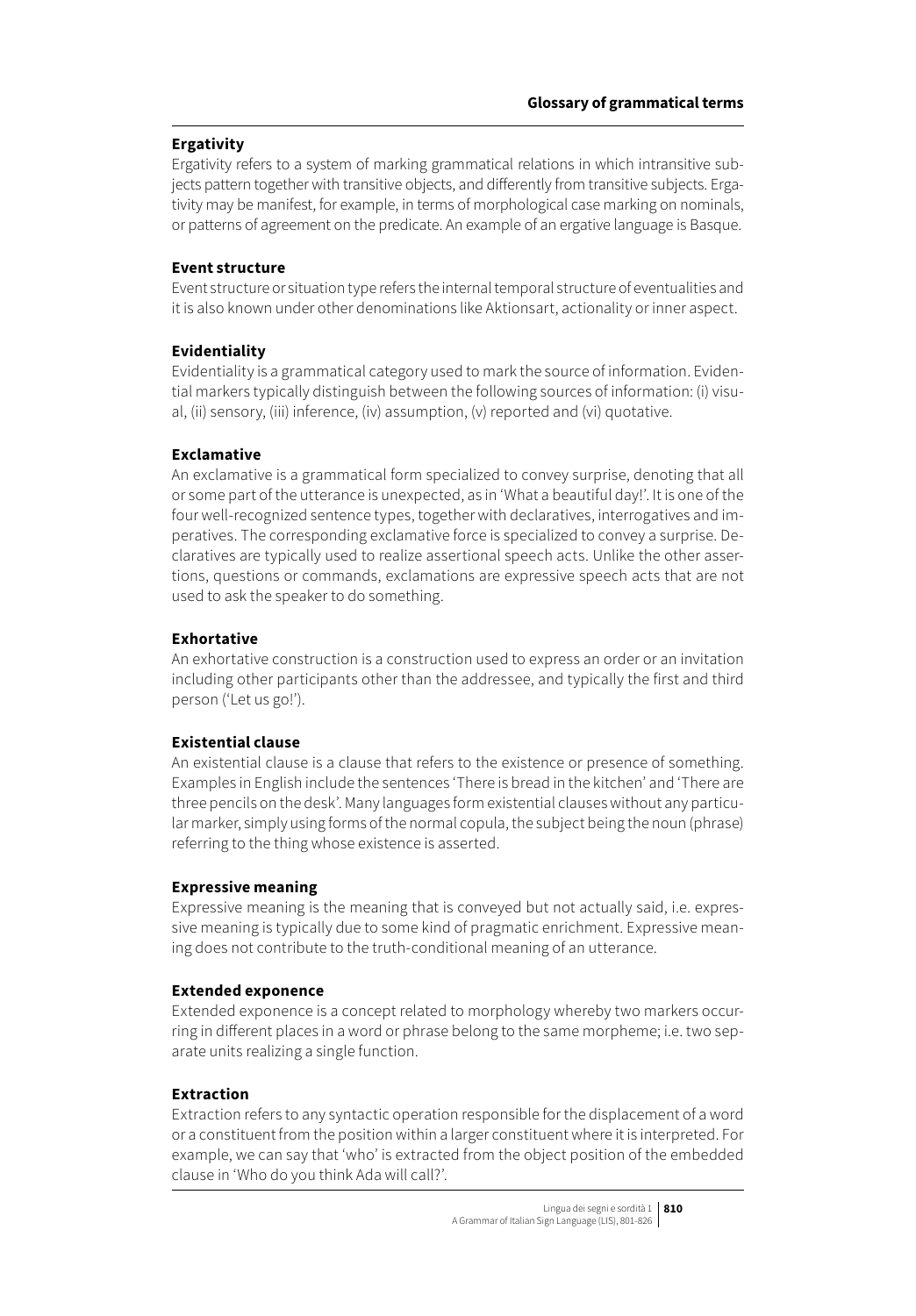## **Extraposition**

Extraposition is a mechanism of syntax altering word order in such a manner that a relatively "heavy" constituent appears in a position other than its canonical position, usually to the right. The relative clause 'which was addressed to Ada' is extraposed in the following sentence: 'A letter arrived yesterday which was addressed to Ada'.

# **Fingerspelling**

Fingerspelling refers to the use of handshapes from the manual alphabet to represent (part of) a word, often because no sign exists for the concept; in fingerspelled sequences certain reduction and assimilation phenomena may occur.

# **Finite clause**

A finite clause is a clause with a finite verb.

# **Floating quantifier**

A floating quantifier is a quantifier that is not immediately adjacent to the NP it quantifies. French 'tous' (all) in 'les étudiants ont tous lu ce livre' (the students have all read this book) vs 'Tous les étudiants ont lu ce livre' (all the students have read this book) is an example.

## **Focus**

A focus is an item that is presented as a new piece of information in the context of utterance. Entire sentences can be a focus, for example when they are used as opening lines in a conversation. In other cases, only a part of the sentence is new information, for example the constituent War and Peace is a focus in the following question-answer pair: "Which book did you read? I read War and Peace". Focus can be contrastive or emphatic, as the constituent Anna Karenina in the sentence "I am not reading War and Peace, I am reading ANNA KARENINA".

# **Free relative**

A free relative clause is a relative clause not containing any (overt) antecedent, or head, as 'what you will read' in 'I will read what you will read'. In many languages, free relatives are introduced by a wh-element, as 'what' in the English example.

## **Functional element/category**

A syntactic category that has grammatical meaning rather than lexical or encyclopedic meaning and that fulfills a syntactic function (e.g. negation, tense, number).

#### **Gapping**

Gapping is a type of ellipsis occurring in coordinate structures: some material that is present in one conjunct is omitted, i.e. 'gapped', from the other conjunct. The gapped material usually contains a finite verb, as in 'Nico plays the piano and Phil the trumpet'.

#### **Gender**

Gender is a grammatical (morphosyntactic) category that classifies nouns in terms of their (real or assumed) semantically shared properties in some languages; in others, the classification can be somewhat arbitrary.

#### **Gloss**

Explanation/rendering of a morpheme or word in a text by means of providing a literal translation in another language (usually English).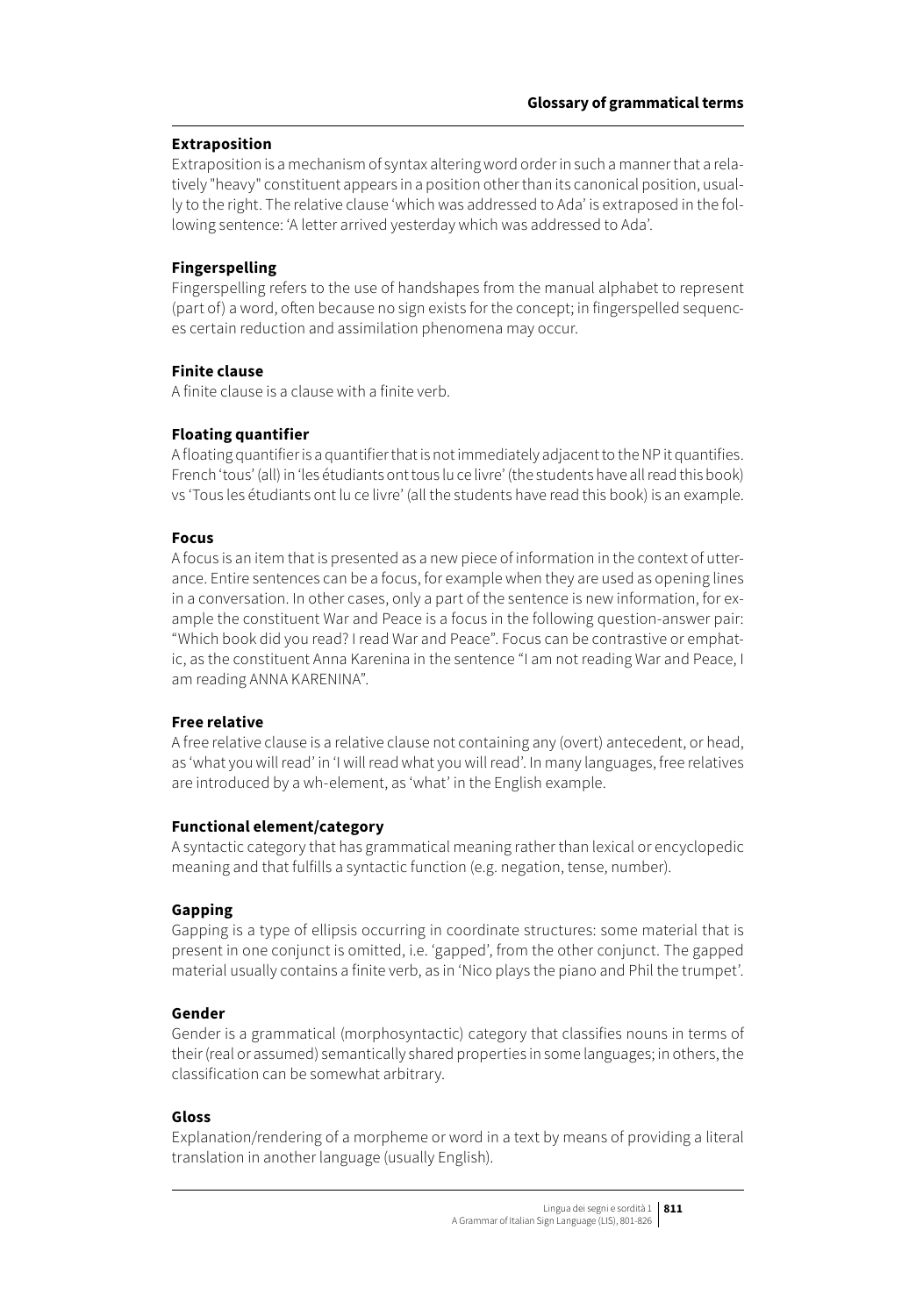# **Grammatical function**

Grammatical function refers to the syntactic role of a constituent in a given syntactic structure, such as subject or object. It is independent from the category of that given constituent and rather depends on its position in the structure.

## **Grammatical word**

A grammatical word is a free form composed of a root and morphosyntactic features (inflection), which enables it to be used in a syntactic context; the morphosyntactic features can have overt expressions, or they can be phonologically null.

#### **Grammaticality judgment**

A grammaticality judgment is a metalinguistic assessment of the acceptability of a given utterance by a native speaker. Grammaticality judgments are typically used in linguistic research to gather negative evidence about what the grammar cannot generate, alongside with what is actually produced.

# **Grammaticalization**

Grammaticalization refers to a process by which an independent lexical form diachronically develops into a free or bound functional (grammatical) element; e.g. in English development of future tense marker from the verb go.

## **Head of a word**

The head of a word is the element which provides the label for the categorial status of a word or compound, thus determining whether it is a noun, verb etc. The concept of head presupposes asymmetrical (head-complement or head-modifier) structures.

# **Headedness**

Headedness is the property that distinguishes symmetrical from asymmetrical constructions in morphology, used usually in compounding. Symmetrical constructions are usually considered headless, while asymmetrical constructions have a syntactic head (and a complement or modifier).

#### **Homonym**

Two or more words that are phonologically identical but have different meanings, causing lexical ambiguity.

#### **Iconicity**

Iconicity implies a non-arbitrary (motivated) relation between form and meaning, i.e. a phonological form reflects in some way the assumed visual (or auditory) characteristics of the entity or event it refers to; the form of the category/construction is then iconic.

# **Illocutionary force**

The illocutionary force of an utterance depends on the speaker's intention in producing that utterance and the corresponding syntactic structures he/she uses to reach this goal. Declarative, interrogative, imperative and exclamative sentences are linguistic structures that are typically used to perform the illocutionary acts of making an assertion, eliciting information from the addressee, eliciting a behavior from the addressee and conveying a surprise.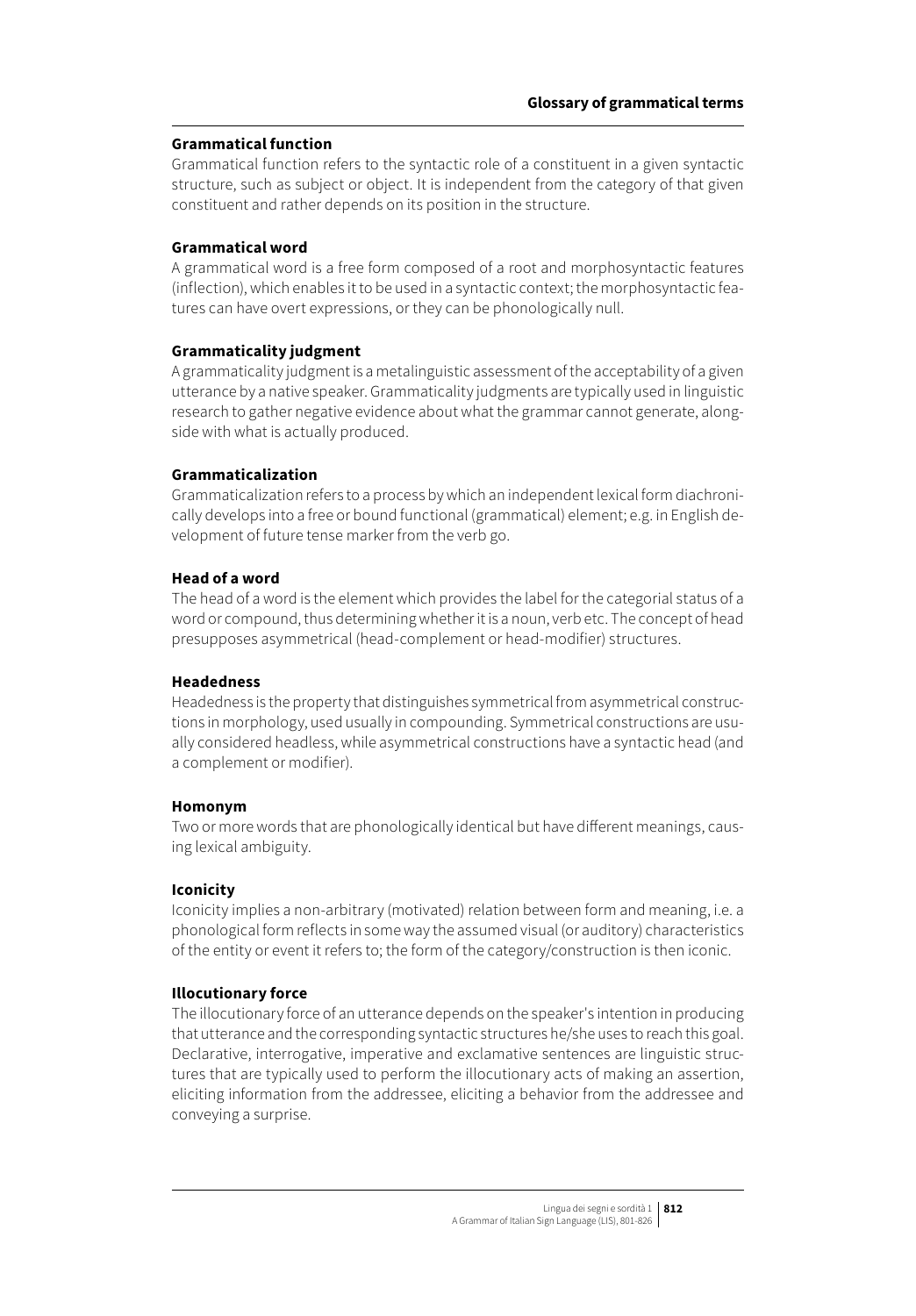## **Imperative**

An imperative is a grammatical form that is specialized to elicit a (possibly non-linguistic) behavior from the addressee, as in 'Go away!'. It is one of the four well-recognized sentence types, along with declaratives, interrogatives and exclamatives. The corresponding imperative force is specialized to elicit a specific behavior of the addressee. Imperatives are typically used to realize commands or requests.

## **Impersonal verb**

An impersonal verb is a verb whose argument structure does not include an external argument. For example, 'seem' in 'It seems that Ada is growing' does not assign any interpretation to 'it', which is a pure place holder, or expletive subject.

## **Implicature**

Implicatures are context-dependent pragmatic aspects of the meaning of an utterance that do not contribute to the truth-conditional meaning of an utterance (what is said) but to the pragmatic meaning of this utterance (what is meant). Conversational implicatures are calculated on the basis of conversational maxims.

## **Incorporation**

A complex verb formed by the syntactic combination of a verb with a noun (noun incorporation) or another verb; in sign languages often used for the combination of a verb and a classifier or of a noun and a numeral (numeral incorporation).

## **Indefinite pronoun**

An indefinite pronoun is a pronoun that stands for an entity without specifying any grammatical (morphosyntactic) features such as number (e.g. someone in English).

#### **Indirect question**

An indirect question is a question, or interrogative, sitting in an embedded position, as 'when she should leave' in 'Ada asked me when she should leave'. An indirect question is typically embedded under a declarative.

## **Inflection**

Inflection is a type of word formation which is to some extent dependent on a syntactic structure and involves morphosyntactic features such as e.g. person, number, and tense.

## **Information structure**

The term information structure refers to the way in which information is packaged within a sentence. For example, the information conveyed by an utterance can be divided in old vs. new information and within a sentence it is possible to identify a constituent that is a topic and a constituent that is focus.

#### **Initialization**

Initialization is a sign language-specific type of word formation (compounding) whereby the handshape of a lexeme is the handshape of the manual alphabet representing the first letter of the corresponding word in the spoken language (e.g. the sign lemonade with a C-handshape).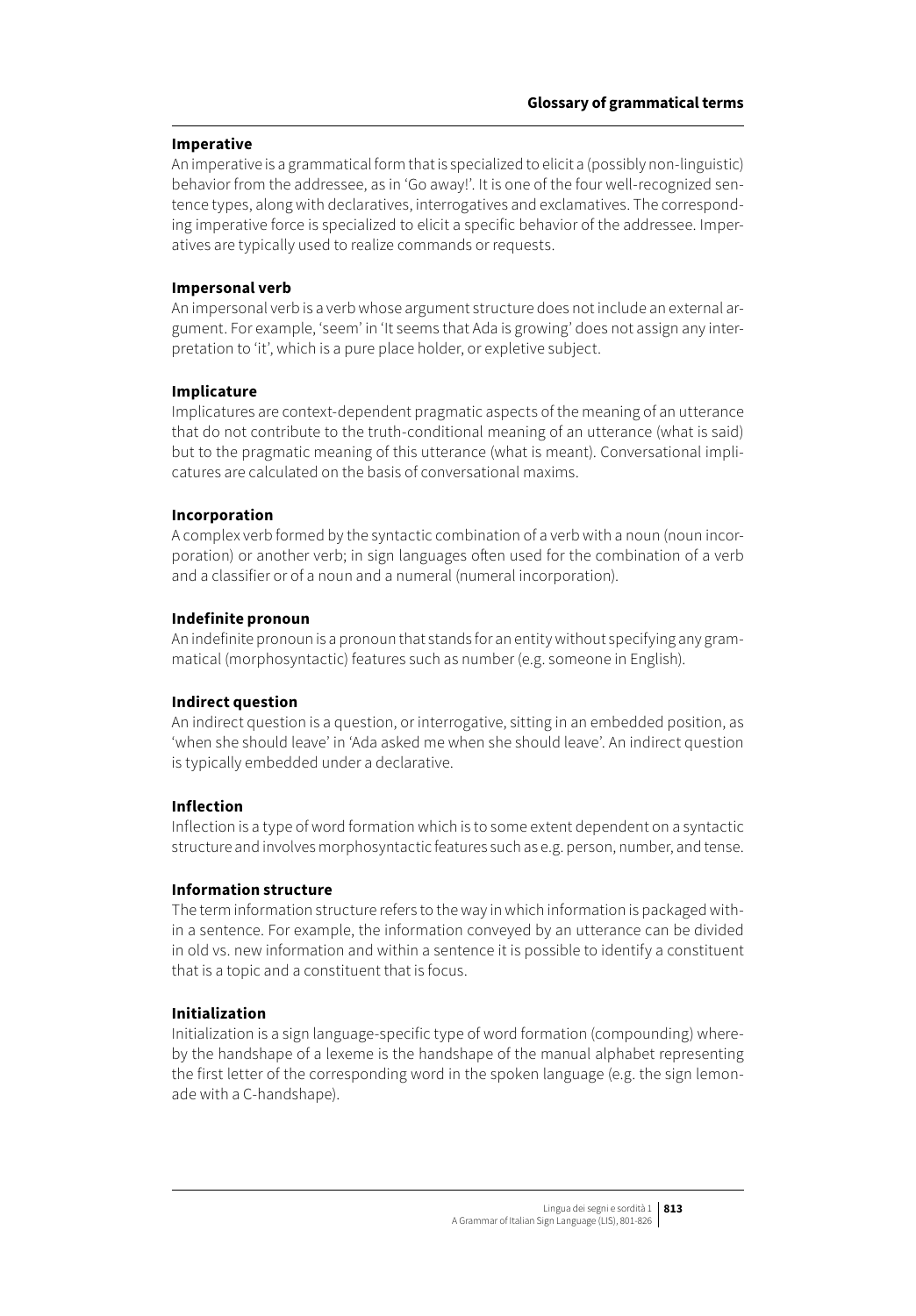## **Interrogative**

The term interrogative refers to a grammatical form that is specialized to elicit information from the addressee, as in 'What have you done?', or to report a doubt or a similar attitude towards a given propositional content, as in 'I wonder what you did'. The corresponding interrogative force is specialized to elicit information from the addressee. Interrogatives are typically used to realize a question.

## **Intonation**

Intonation refers to the totality of the prosodic phenomena that accompany the segmental part of strings (i.e. stress, pitch, and pause), marked mostly through non-manual articulations (such as facial expressions) in sign languages.

## **Intransitive verb**

An intransitive verb is a verb that only takes one argument, as 'telephone' and 'arrive'. Intransitive verbs can be distinguished between unaccusatives, that only take an internal argument, such as 'arrive', and unergatives, whose only argument is the external argument, such as 'telephone'.

## **Ipsilateral**

Ipsilateral refers to a location/area on the side of the active articulator.

## **Irreversible predicate**

An irreversible predicate is a predicate that selects for two arguments associated with different semantic features, such as animacy. For example, typically 'eat' is an irreversible predicate, because its external argument is animate and its internal argument is inanimate. Only 'Ada eats a salad' is a meaningful sentence, while the reverse, 'A salad eats Ada' is semantically odd. Irreversible predicates are opposed to reversible predicates.

## **Isomorphic**

The term isomorphic refers to the equivalence between the values of two sets of entities, rules etc.; e.g. in isomorphic use of space, signs are produced in a spatial configuration that corresponds to (i.e. is isomorphic with) a real-world configuration.

# **Juxtaposition**

Juxtaposition is a kind of coordination not involving any overt conjunction, such as and, or, but or the like. Two constituents that are juxtaposed usually belong to the same syntactic category and perform the same grammatical function.

#### **Layering/layer**

In sign language linguistics, layering refers to the simultaneous (i.e. layered) use of various manual and non-manual articulators, e.g. a string of signs accompanied by a body lean, a head movement, and a specific eyebrow position.

# **Lexeme**

A lexeme is a (semi-)abstract unit of meaning which corresponds to the basic forms in the lexicon; the actual realization of these units in language use are called 'word forms' (or sometimes simply 'words').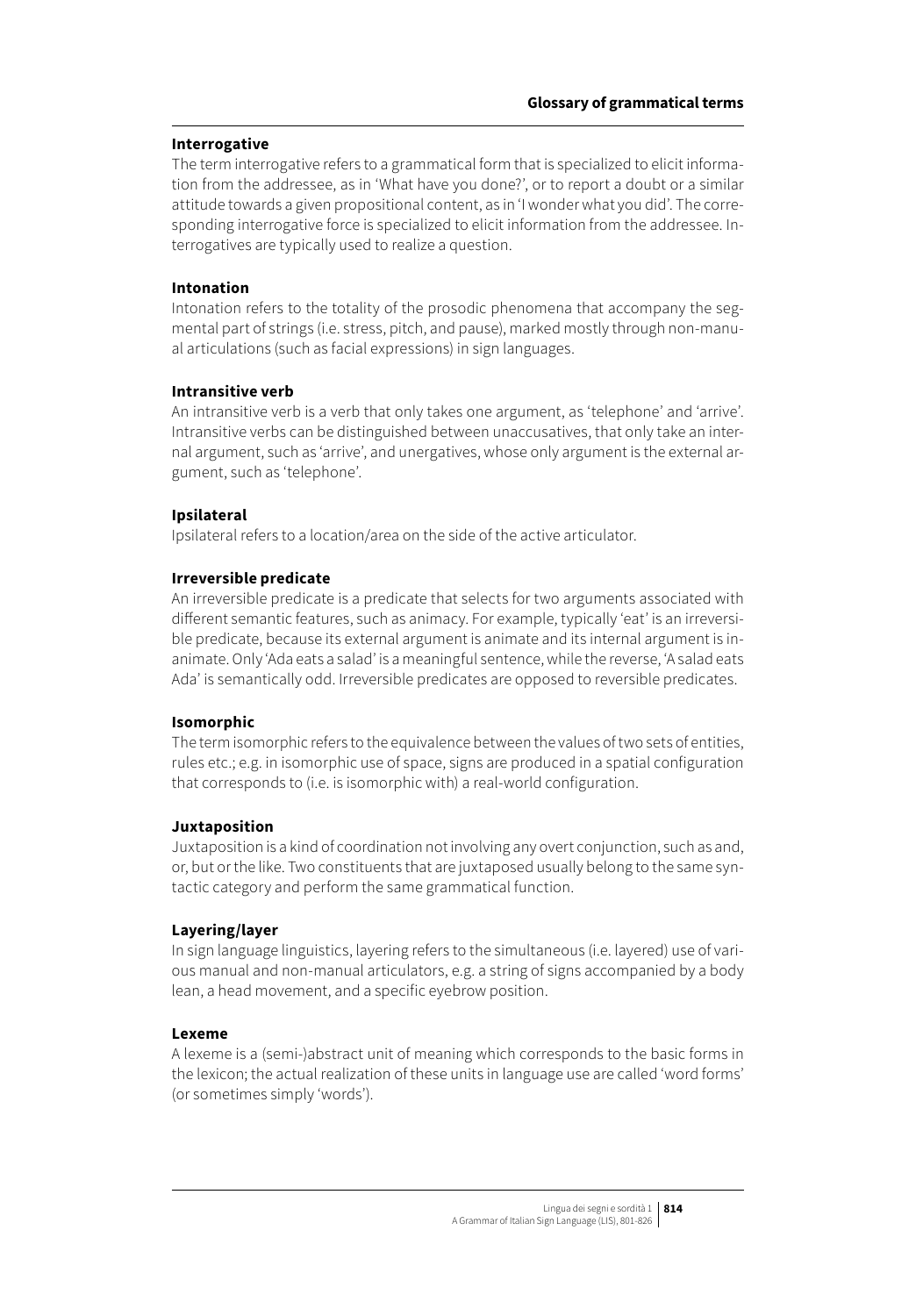## **Lexical item**

A lexical item is any item that is part of the vocabulary of a particular language, and that has to be learned in order for the language to be used.

## **Lexicalization**

Lexicalization refers to the adoption of a particular form into the lexicon of a language; the form can be a completely novel form, or might be based on previously existing items.

#### **Lexicon**

The lexicon is the mental repository of all the vocabulary items of a language.

## **Loan sign**

A loan sign is a sign that is of foreign origin, influenced by the spoken language or taken from another sign language.

#### **Local lexicalization**

Reduction of a fingerspelled sequence that is repeatedly used within a discourse; the phonological changes (e.g. dropping of letters, creation of movement contour) are characteristic of lexicalization.

## **Locus**

A locus is a point in space used for grammatical purposes (e.g. pronominalization, agreement); it either is the actual location of a present discourse referent or an arbitrary location established by means of pointing or some other strategy.

#### **Main clause**

The main clause of a sentence, also called the independent clause, is a clause that is syntactically and semantically autonomous. It is thus opposed to the subordinate clause, which is syntactically and semantically dependent on the main clause.

## **Mass noun**

A mass noun is a noun that does not usually appear in the plural and that cannot combine with numerals like three; however, it may combine with quantity expression like much (e.g. rice, milk).

#### **Measure phrase**

Measure phrases are constructions containing a noun referring to a measure of time, capacity, weight, length, temperature, currency. For example 'five months' in 'I will leave in five months', or '4 kilos' in 'I bought four kilos of strawberries'.

#### **Metaphor**

Metaphor is a general cognitive mechanism, which is important for the constitution of meaning of many expressions in everyday language. In a mataphor, two different concepts can be mapped on each other and one (typically abstract) concept is being understood through the other (typically more concrete) concept.

#### **Metonymy**

In a metonymy, one entity stands for another related entity such as a part (face) for a whole (person), a writer for his writing, a place (Paris) for an institution (French government).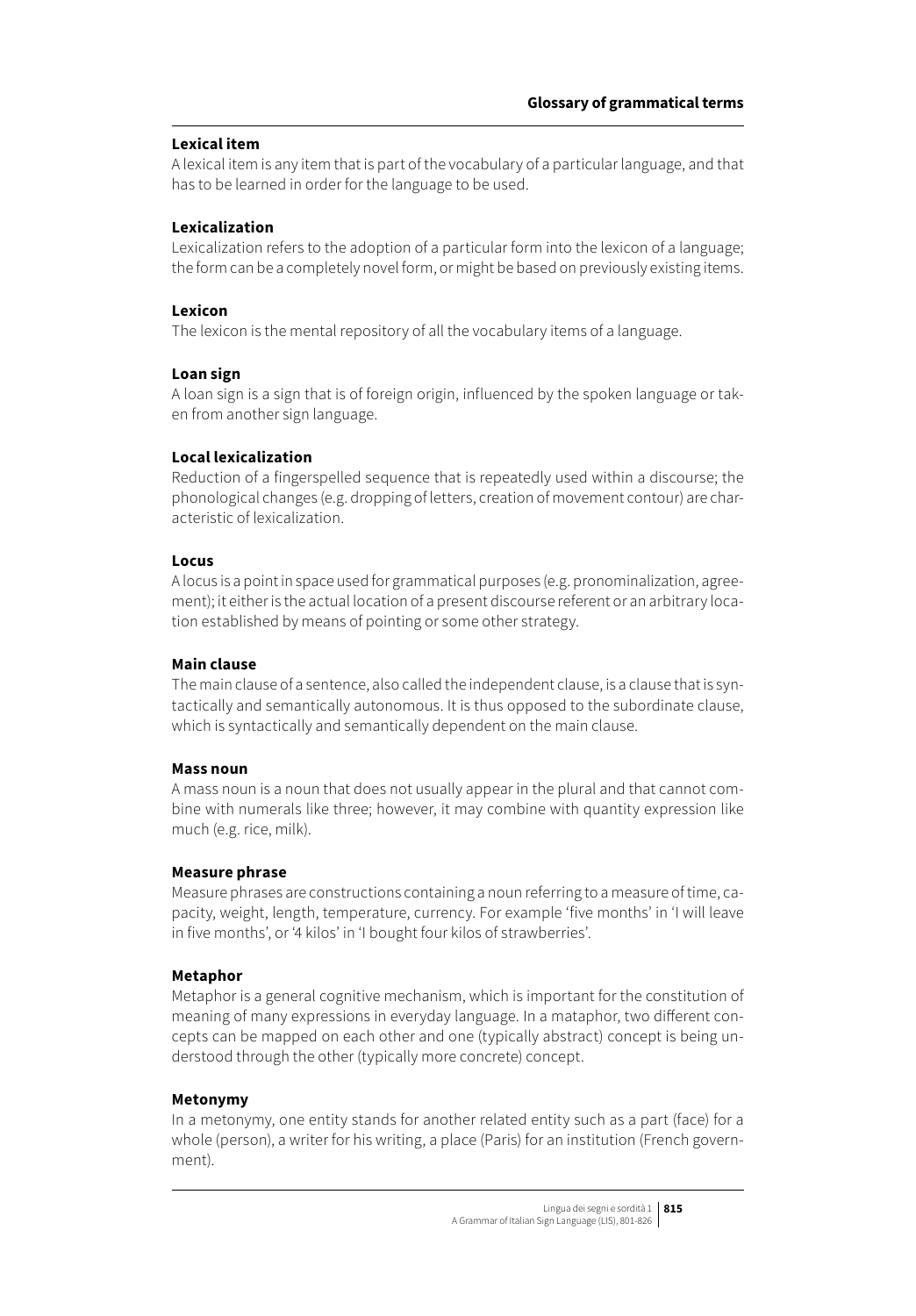#### **Minimal pair**

Two lexemes that differ from each other only in terms of a single distinctive feature, a single phoneme in spoken languages (e.g. bat and matt in English) or a single parameter in sign languages.

## **Modal particle**

A modal particle is a particle that expresses (logical/semantic) modality (e.g. doch, ja, etc., in German).

## **Modal verb**

A modal verb is a verb – mostly an auxiliary – that expresses (logical/semantic) modality (e.g. the verbs can, must, etc., in English).

#### **Modality**

A functional feature that indicates the speaker's level of commitment to the actuality of an event, or its desirability, necessity, possibility, etc.

#### **Modality differences**

Differences between signed and spoken languages that are due to or related to the difference in communication channel (visual-gestural vs. oral-auditive).

#### **Morpheme**

A morpheme is the smallest linguistic unit that bears meaning; it can be free (i.e. standing on its own) or bound (i.e. morphologically dependent on a stem/base and unable to be used on its own).

#### **Morphosyntactic feature**

Morphosyntactic features (also called grammatical features) are the categories of declension and conjugation (e.g. number, tense, etc.) which carry grammatical information and enable a word to be used in a particular syntactic context.

## **Mouth gesture**

A mouth gesture is a configuration of the mouth that may accompany a sign or signs and that is not related to a word of the surrounding spoken language.

#### **Mouthing**

A mouthing is the (mostly silent) articulation of (a part of) a word from the surrounding spoken language that is either related to the sign it accompanies or specifies its meaning; occasionally, a mouthing may spread over a string of signs.

#### **Nativization**

Nativization implies the adoption of a foreign word into the native lexicon such that it conforms fully to the native phonology.

#### **Negation**

Negation is a semantic notion which is encoded by dedicated morphemes. Negation systematically changes the meaning of expressions by introducing various kinds of oppositions. Negating a proposition has the effect of reversing its truth value, i.e. of the two clauses Tim is at home and Tim is not at home, only one can be true. By contrast, constituent negation only affects the constituent in the scope of negation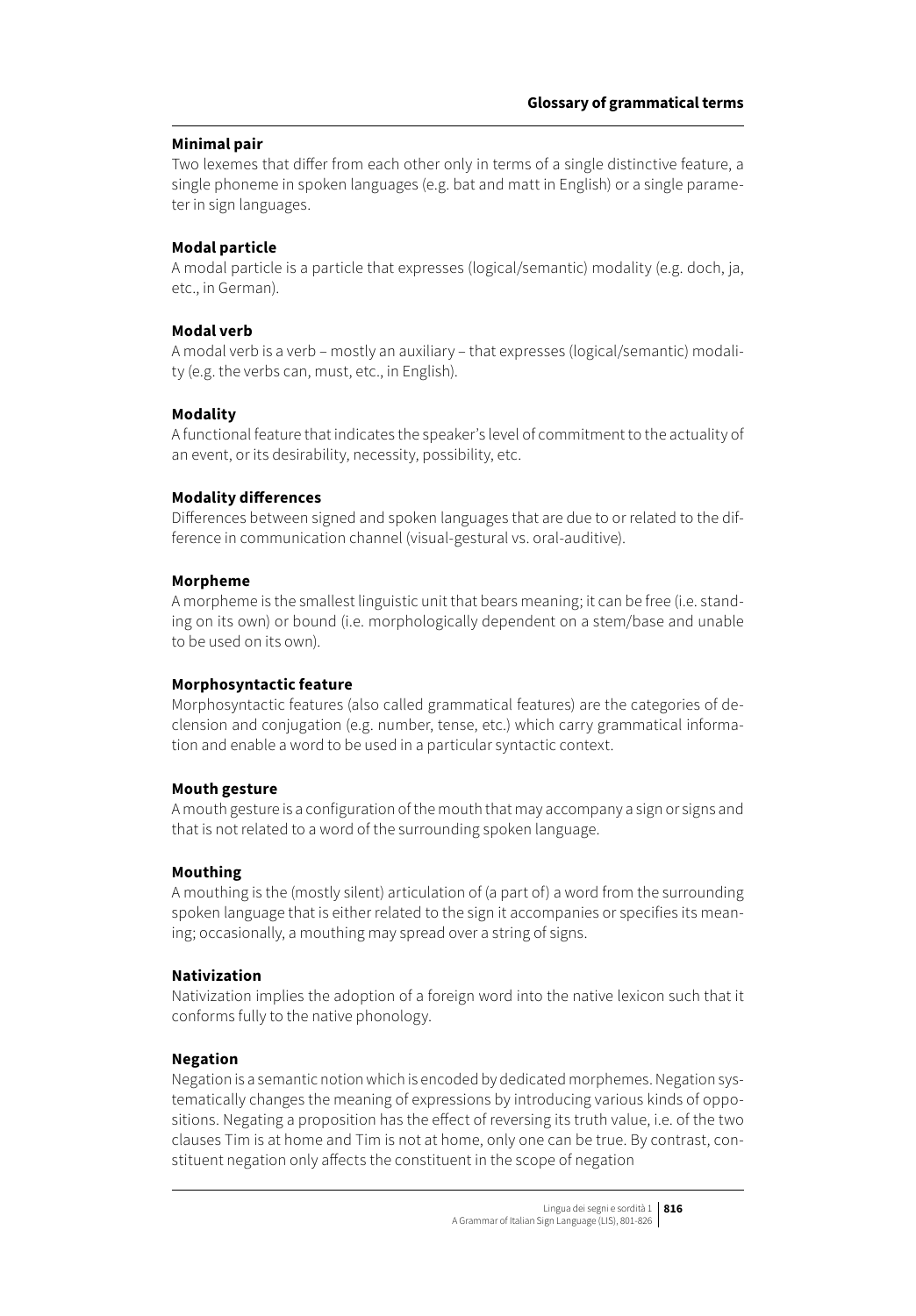# **Negative suppletion**

Negative suppletion refers to a process whereby a negative morpheme is phonologically different from its affirmative form.

# **Neologism**

A word (sign) or phrase that is newly formed, usually for naming new objects or states of affairs.

# **Neutral word order**

Every language has a neutral word order, an ordering of main constituents that is pragmatically neutral and syntactically unmarked. Typically, the neutral word order for a given language is established following the following criteria: it corresponds to the ordering of constituents in declarative main clauses; both the subject and the object are nominal; it is pragmatically neutral; no element is emphatic or topicalized.

## **Non-concatenative morphology**

The part of morphology that is about non-affixal word formation processes (such as stem modifications or templatic morphology).

#### **Non-dominant hand**

The non-dominant hand is the non-preferred hand of a signer, i.e. the hand s/he would normally only use in the articulation of two-handed signs.

#### **Non-finite clause**

A non-finite clause is a dependent clause whose verb is non-finite. Many languages can form non-finite clauses with infinitives, participles and gerunds. Like any embedded clause, a non-finite clause depends on another clause in the sentence.

# **Non-manual (marker)**

A non-manual marker is a lexical or information-bearing unit which is expressed by articulators other than the hands; non-manual markers can have phonological, morphological, syntactic, and prosodic functions.

#### **Non-native lexicon**

The non-native lexicon is the repository (mental dictionary) of the forms that are borrowed from other languages and, in the case of sign languages, from co-speech gesture.

#### **Number**

An inflectional feature (functional category) that indicates whether the an expression refers to a single entity or to more than one entities. The most common values of the category number are singular and plural, but intermediate values such as dual and paucal also exist.

# **Numeral**

The term 'numeral' indicates an item specifying the number of the entities referred to by a noun.

Numerals can be classified into three main categories: cardinals (which answer the question 'how many?'), ordinals (which answer the question 'which in order?'), and distributive numerals (which answer the question 'how many each?').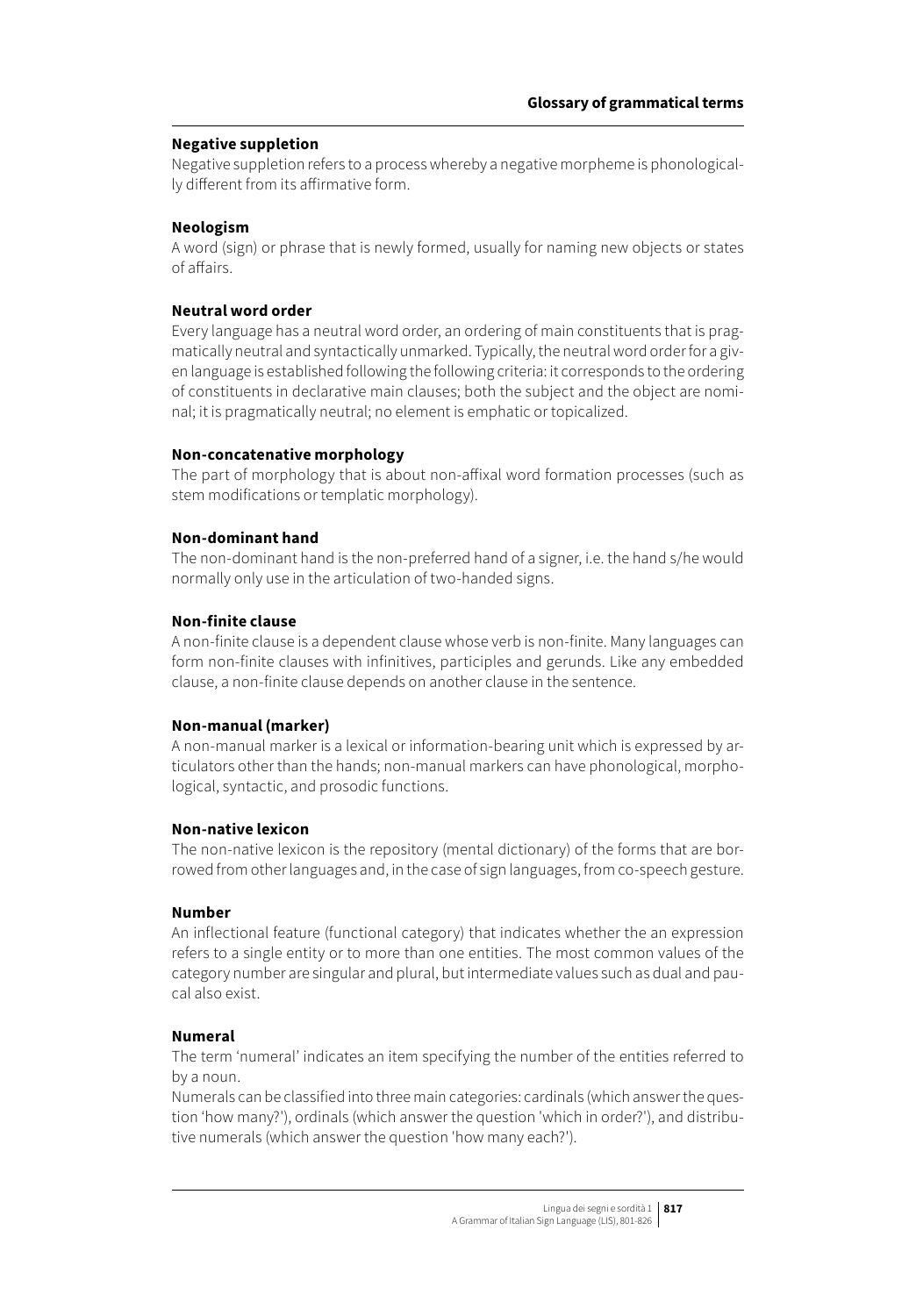# **Numeral incorporation**

Under numeral incorporation, a polymorphic form (a compound) is created by simultaneous the combination of a numeral and a syntactically adjacent noun.

#### **Parameter**

Parameters are the phonological components (building blocks) of a sign: handshape, orientation, location, movement, and non-manuals.

#### **Particle**

The term particle is typically used for items that cannot be inflected (e.g. conjunctions), but it is also applied to formally dependent items (e.g. clitics) and functionally dependent items (e.g. adpositions and auxiliaries).

#### **Parts of speech**

The lexical and functional categories that are the building blocks of syntax: verb, noun, adverb, adjective, conjunction, etc. (see also syntactic category).

#### **Passive**

In a passive construction the patient (or theme) argument of a transitive or a ditransitive verb is in the subject position, the agent argument is absent or expressed optionally, and the verb or the verb phrase is marked in a special way.

#### **Personal pronoun**

Personal pronouns are pronouns that are associated primarily with a particular grammatical person – first person (as I), second person (as you), or third person (as he, she, it). Personal pronouns may also take different forms depending on number (usually singular or plural), natural gender, case, and formality.

#### **Path movement**

Path movement refers to a movement of the whole hand, be it in neutral signing space or on the signer's body.

#### **Perspective**

Perspective refers to the viewpoint from which an event is described. The event can be described from an external viewpoint (observer or narrator perspective) or from an internal viewpoint (character perspective).

#### **Plain verb**

A sign language verb that cannot be spatially modified to agree with (indicate) one or more of its arguments; plain verbs contrast with agreement verbs and a spatial verbs.

#### **Plural**

One of the values of the category number, indicating that there is more than one of an entity.

# **Polar interrogative**

Polar interrogatives are sometimes called yes/no interrogatives because they ask whether a certain state of affairs holds or not, so they are naturally answered by 'yes' or 'no'. A direct polar interrogative in English is 'Are you sick?' while an indirect polar interrogative in English is the embedded clause in 'I wonder whether you are sick'.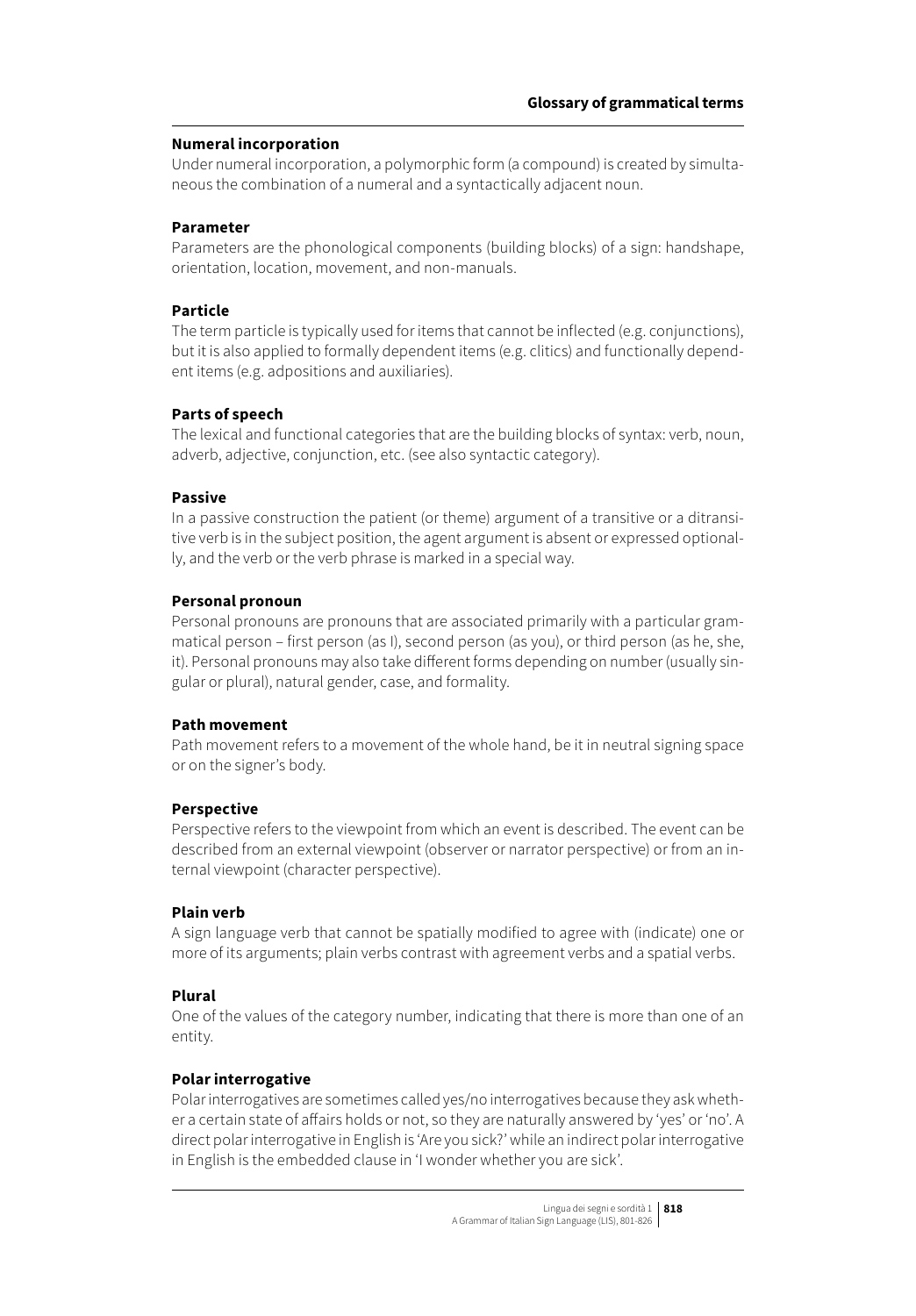#### **Politeness**

The linguistic expression of the intention of a speaker to save the face of the addressee (or some other person) in communicative interaction. To express his/her intention, the speaker uses various linguistic strategies.

## **Possession**

Possession can be viewed as the realizations of a – typical asymmetric - association or relationship between two referents. Possession comprises kinship relations, whole-part relations, ownership relations and more general associations beween possessor and possessum.

## **Possessive**

A possessive construction is typically a noun phrase expressing a possession. It is usually articulated into the possessor (someone who possesses something) and the possessed (often referred to as possessum or possessee as well).

## **Postposition**

See adposition

## **Predicate**

In traditional grammaticography, a predicate combines with a subject to form a sentence, and ascribes a property to the subject referent (e.g. 'Socrates' is the subject in the sentence 'Socrates is mortal' and 'is mortal' is the predicate). Predicates combine with a certain number of dependents or participants in order to express a complete predication to refer to a particular event or situation.

#### **Preposition**

See adposition.

#### **Presupposition**

A presupposition of an utterance is some additional information that the speaker or signer assumes (or acts as if he/she assumes) in order for the utterance to be meaningful in the current context. In the sentence 'Peter stopped smoking', the use of the verb stop presupposes that Peter used to smoke.

#### **Pronoun**

A syntactic category that takes the place of a noun phrase (e.g. English I, him, mine, etc.) Personal pronouns are pronouns that are associated primarily with a particular grammatical person – first person (as I), second person (as you), or third person (as he, she, it). Personal pronouns may also take different forms depending on number (usually singular or plural), natural gender, case, and formality. Semantically, pronouns are used as cohesive devises to establish co-reference between the referent of the pronoun and the referent of its antecedent.

#### **Proper noun**

A subgroup of the syntactic category noun; proper nouns denote individuals (e.g. persons: Noam Chomsky, places: Europe).

#### **Prosodic word**

A prosodic unit that consists of at least one syllable and that may or may not be a lexical word; cliticization or compounding may yield a prosodic word.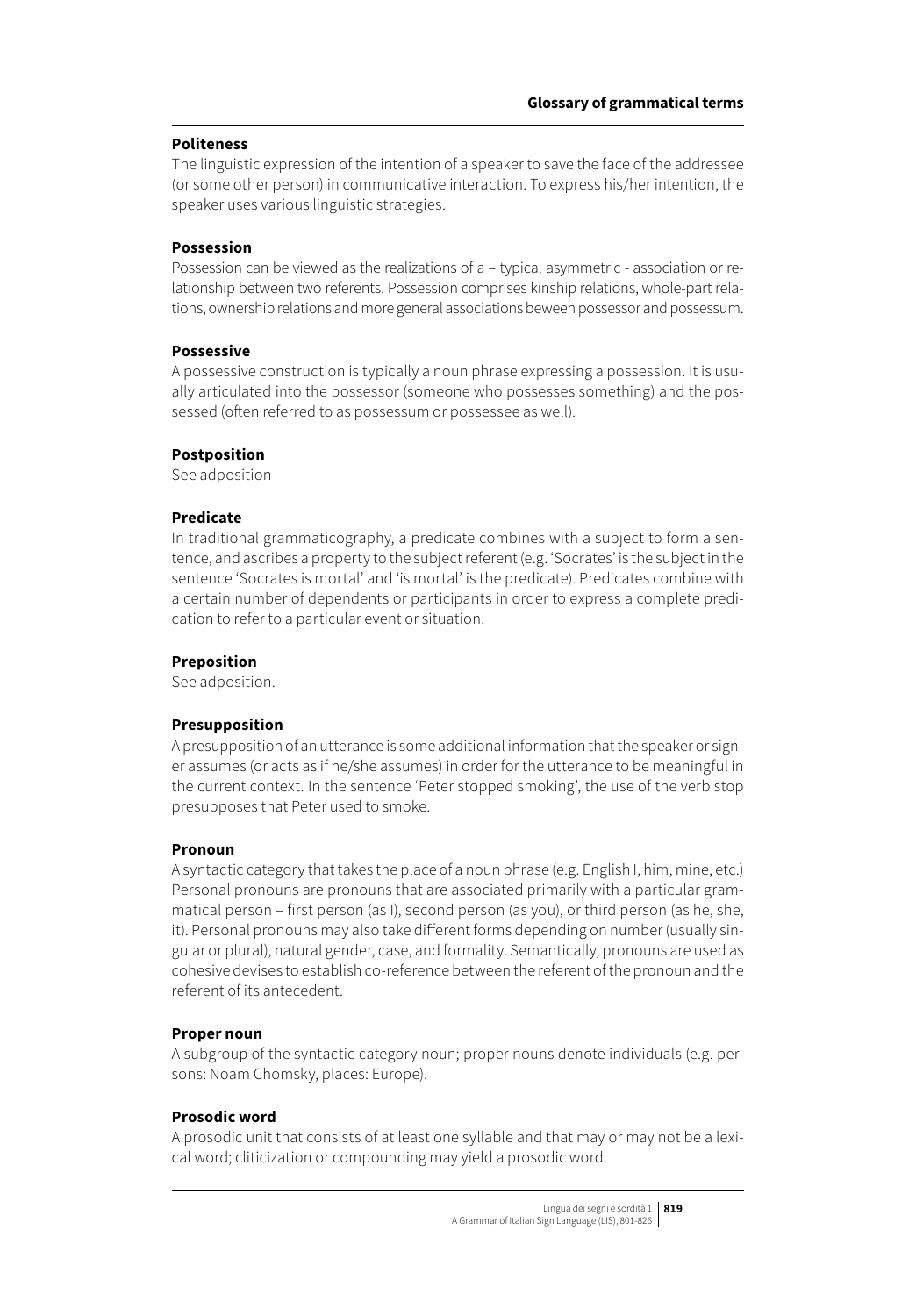#### **Prosody**

Elements of speech or signing that determine how we say what we say, e.g. the pauses, the prominent parts, the rhythmic chunks, tones, etc.

## **Purpose clause**

Purpose clauses are subordinate clauses expressing the purpose of the event expressed by the main clause, as in 'We stopped driving to work in order to save money'.

#### **Quantifier**

A syntactic category that indicates quantity (excluding numerals), e.g. some, many, never. Semantically, quantifiers are operators that quantify over a set of individuals, with different interpretations depending on the meaning oft he quantifier.

#### **Raising verb**

Raising constructions involve the movement of an argument from an embedded or subordinate clause to a matrix or main clause; in other words, a raising predicate/verb appears with a syntactic argument that is not its semantic argument, but is rather the semantic argument of an embedded predicate. An example of raising verb in English is 'seem', as in 'Ada seems to be happy'.

#### **Reason clause**

Reason clauses are subordinate clauses expressing a reason for the event expressed by the main clause, as in 'I called you because I missed you'.

## **Reduplication**

Under reduplication, a morphological process is realized by repeating (part of) a stem.

#### **Reference**

Reference is the symbolic relationship between a linguistic expression and a concrete or abstract entity that it represents. The reference of an expression is the set of entities that the expression denotes.

# **Reference tracking**

Reference tracking has to do with specifying the referents' identity in a text or discourse, i.e. with signaling which discourse referent we are talking about. Languages use various morphosyntactic devises such as pronouns or verbal agreement and pragmatic principles such as accessibility and salience to specify a referent in a discourse context.

#### **Reflexive**

A construction where the agent and another thematic role bearing argument refer to the same entity (e.g. He washes himself); a reflexive pronoun is a pronoun that refers to the agent (e.g. himself).

## **Register**

The term register describes all kinds of linguistic variation that depends on the communicative situation or the specific purpose of communication.

#### **Resumptive**

A resumptive pronoun is a pronoun that refers back to a previously realized item within the same syntactic structure. Resumptive pronouns are often found in relative claus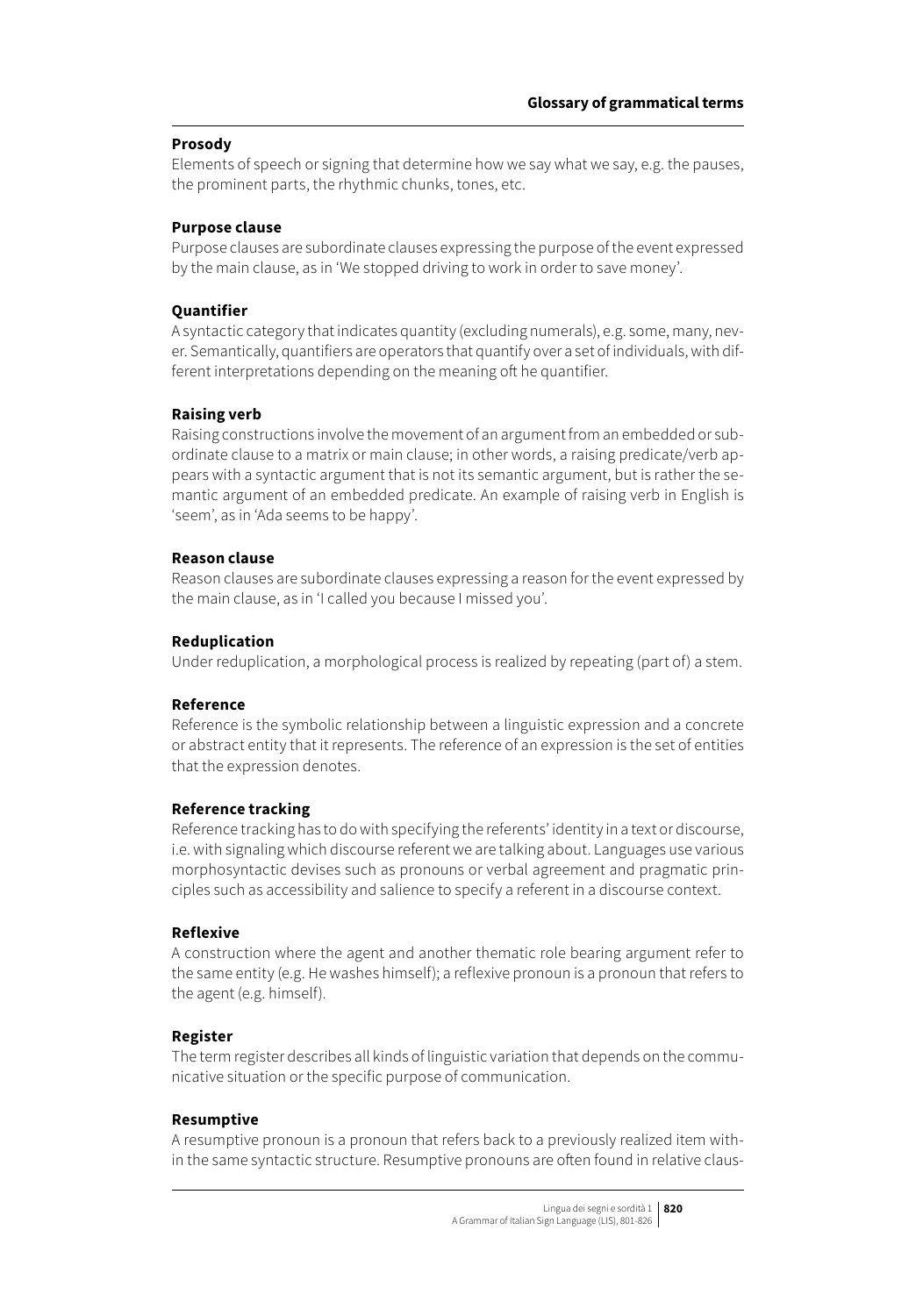es, where they refer back to the relative pronoun, as in 'This is the toy that Ada thinks that we should definitely buy it'. The use of resumptive pronouns is marginal in standard English, but completely acceptable in colloquial varieties and in many languages.

# **Reversible predicate**

A reversible predicate is a predicate that selects for two arguments that are not necessarily associated with different semantic features such as animacy. An example of a reversible predicate is 'kiss', because both its external argument and its internal argument are indistinct with respect to animacy. Both 'Ada kissed Nico', and 'Nico kissed Ada' are thus meaningful.

# **Role shift**

A construction where a signer assumes the characteristics of another person/animal (the character) and linguistically marks his/her utterance accordingly, commonly by rotating his/her body towards the position in space associated to the character (and by other non-manual markers); role shift is typically used in narration to report someone else's utterance (attitude role shift, also called constructed discourse) or action (action role shift, also called constructed action).

# **Root**

A root is the part of a word that carries the main conceptual meaning expressed by that word and that cannot be segmented any further.

# **Scope**

Scope refers to the domain over which a certain feature – be it semantic or phonological – has an effect; e.g. negation can have semantic scope over part of a sentence or the whole sentence (sentential scope), and a non-manual marker like headshake can have scope (i.e. can extend) over part of a sentence or the whole sentence.

# **Secondary movement**

Movements of the hand that are not path movements; articulator-internal movements: handshape changes, orientation changes, and hand-internal movements like finger wiggling.

# **Secondary predication**

A secondary predicate is an expression that attributes a property to a nominal phrase (that can be the subject or another argument of the main verb) but it is not the main predicate of the clause. In 'The boys arrived home exhausted', for example, the underlined element expresses a secondary predication on the main subject.

# **Sentence**

A sentence is a unit in which words are grammatically linked to make a statement or to describe something (typically via a declarative sentence), to express a command (typically via an imperative sentence), to elicit information from an addressee (typically via an interrogative sentence) or to convey surprise (typically via an exclamative sentence). The typical sentence contains at least a predicative nucleus consisting of a subject and of a predicate (for example, in "John is smart" the property of being smart is predicated of John and in "Mary thinks that John is smart" the property of thinking that John is smart is predicated of Mary). However, there can be elliptical sentences with a minimal structure.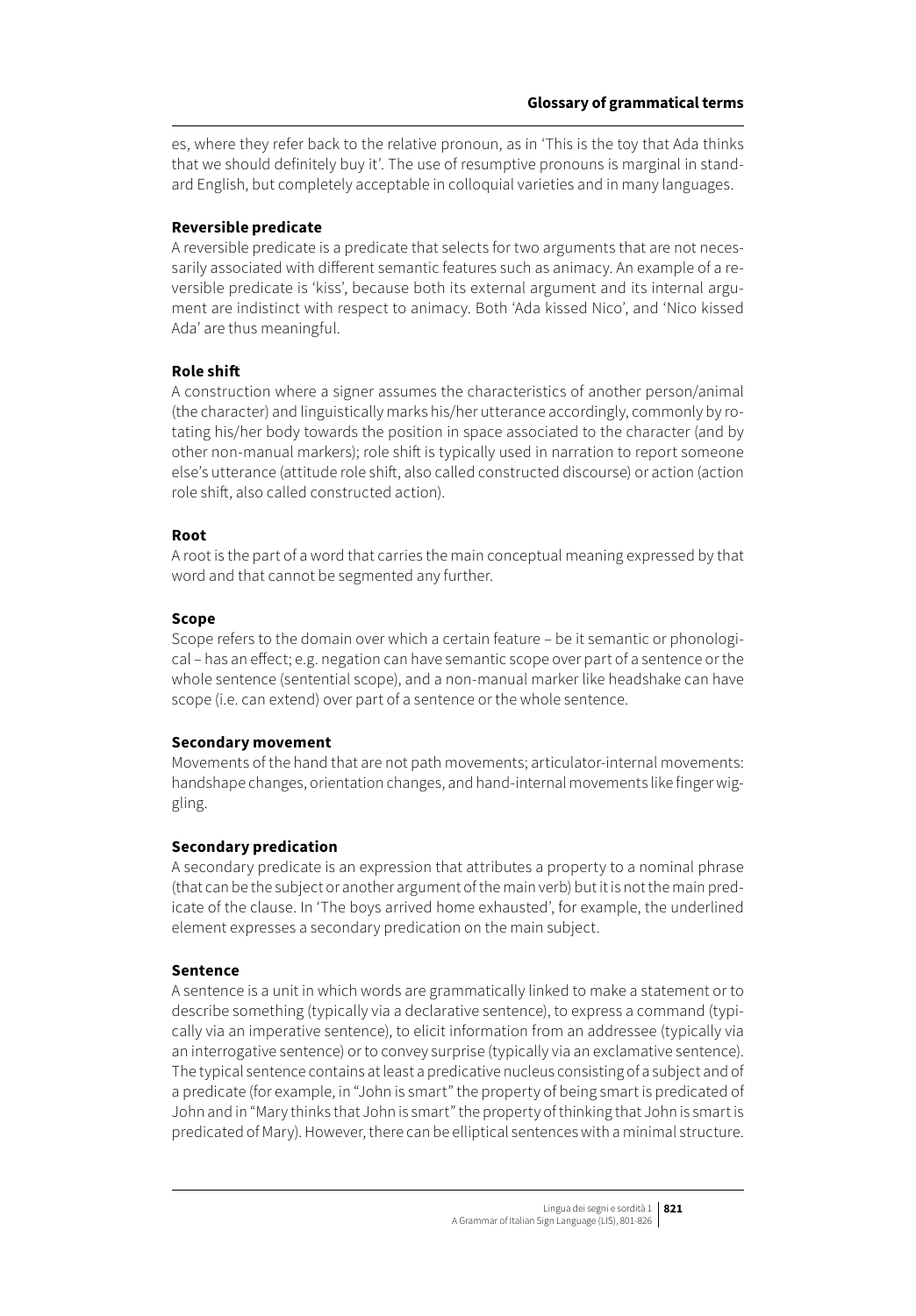## **Serial verb construction**

The serial verb construction, also known as (verb) serialization or verb stacking, is a syntactic phenomenon by which two or more verbs or verb phrases are put together in a single clause. Serial verb constructions are often described as coding a single event.

# **Shared sign language**

A sign language that emerged in a village community, due to an increased likelihood of deafness; often a considerable proportion of the hearing population also knows the sign language (also known as village sign language or rural sign language).

## **Signing space**

Space in front of the signer that plays a role at different linguistic levels: phonology (location specification of lexical signs), morphology (e.g. agreement), semantics (e.g. topographic descriptions), pragmatics (e.g. reference tracking, contrast).

#### **Simple movement**

A simple movement is a movement that consists of a change in only one phonological parameter (e.g. location or orientation).

## **Simultaneity**

The combined expression of two (or more) signs – be they manually or non-manually articulated – at the same time (by the same person).

#### **Size-and-Shape-Specifier (SASS)**

A Size-and-Shape-Specifier is a classifier(-like) item that expresses the size and shape of an entity, usually by outlining its boundaries.

#### **Sluicing**

Sluicing is an ellipsis phenomenon which elides everything from a direct or indirect question except the question word, as in 'Ada will call someone, but I don't know who'.

## **Small clause**

A small clause is a construction that has the semantics of a clause, with its typical subject-predicate divide, but it lacks either a verb or the markers of (verbal) inflection typically associated withfinite clauses. An example is 'Ada smarter' in 'I consider Ada smarter'.

# **Spatial agreement**

Sign languages have the option of exploiting space for agreement: the sign encoding the lexical verb is modified to include agreement with the locus in space associated with the argument(s) of the verb. Typically, the orientation and the direction of movement is modified and oriented towards the point in space associated with the external argument, the internal argument or both. Not all verbs agree in space.

## **Spatial verb**

A verb that can be spatially modified to indicate the locative source and/or locative goal of an event, e.g. WALK (from a to b), PUT-DOWN.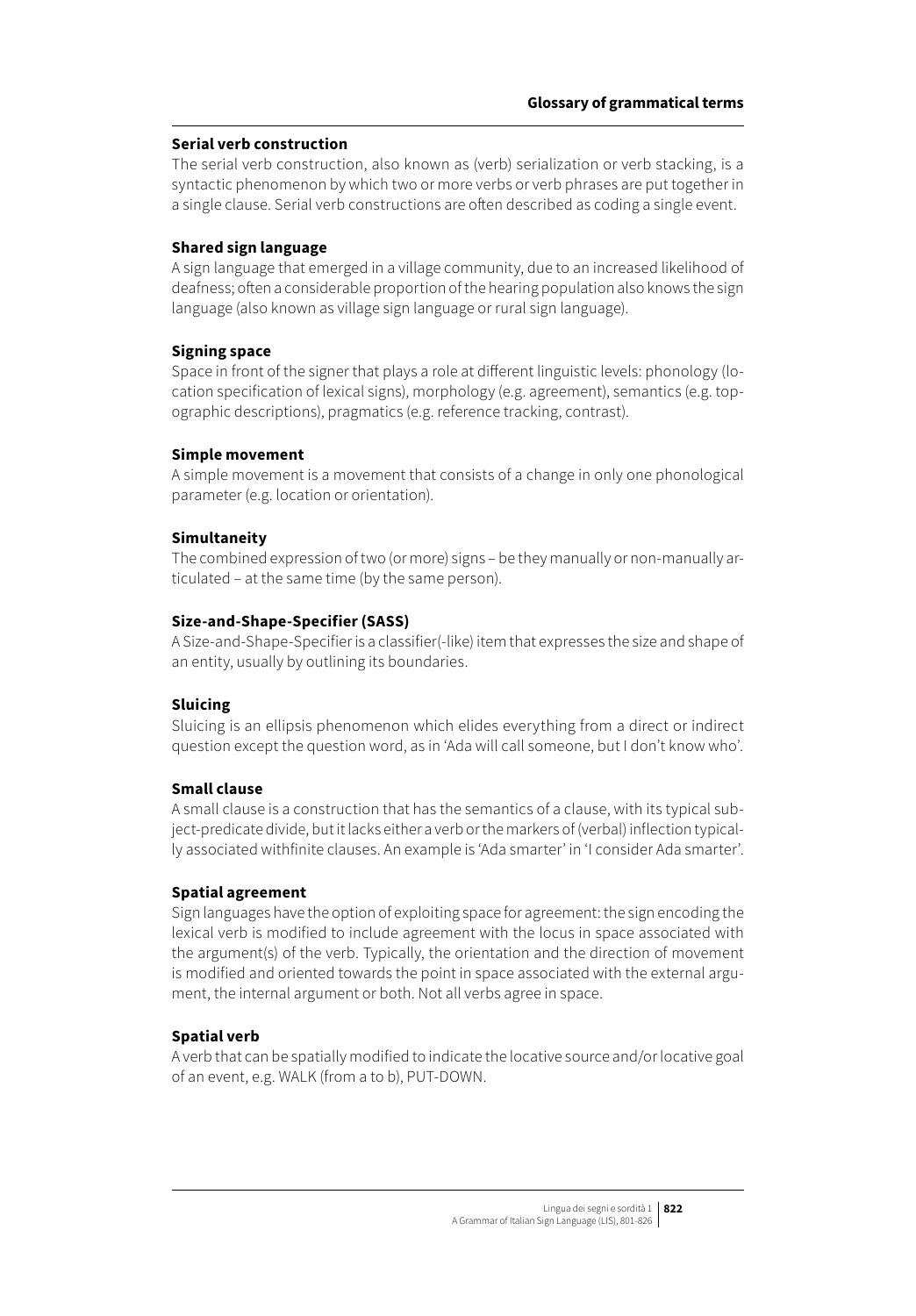## **Specificity**

Indefinite noun phrases can specific and non-specific. An indefinite is specific when the signer, but not the addressee, knows the referent of the noun phrase. An indefinite is non-specific indefinite when neither the signer nor the addressee know its referent.

# **Speech act**

A speech act is a linguistic act that is performed by a speaker while uttering a sentence. Speech acts can either be explicit performative or implicit performative and they are typically performed to make an assertion, a question, a command or to convey surprise.

#### **Spreading domain**

A spreading domain is a prosodic domain over which a manual or non-manual articulation is extended.

#### **Stem**

A stem (also called a base) is the morphological unit to which inflection and derivation applies.

#### **Stem modification**

A stem modification (also called stem-internal change or base modification) is a word formation process which affects the phonological form of the stem (e.g. English sing – sang – sung); stem modification may combine with affixation.

#### **Subordination**

Subordination is a principle of hierarchical organization of linguistic constituents. More precisely, the constituent A is said to be subordinate to the constituent B if A depends on B.

# **Subordination conjunction**

See complementizer.

## **Suppletion**

Suppletion refers to a word form which is associated with another form but has a completely or partially different phonological form, also called base allomorphy (e.g. go – went and bad – worse in English).

#### **Suprasegmental features**

Phonological or prosodic features that associate with the segmental layer of a word/ sign; e.g. tone in spoken languages, non-manual features in sign languages; suprasegmental features constitute a layer on top of the segmental layer.

# **Syllable**

A prosodic unit that is composed of a sequence of segments and that is the domain for stress assignment; in spoken languages, a syllable consists minimally of a vowel, in sign languages minimally of a movement.

# **Syntactic category**

Building blocks of syntax; e.g. lexical categories such as noun, verb, etc., functional categories such as tense, number, etc., and phrasal categories such as Noun Phrase, Tense Phrase, etc.)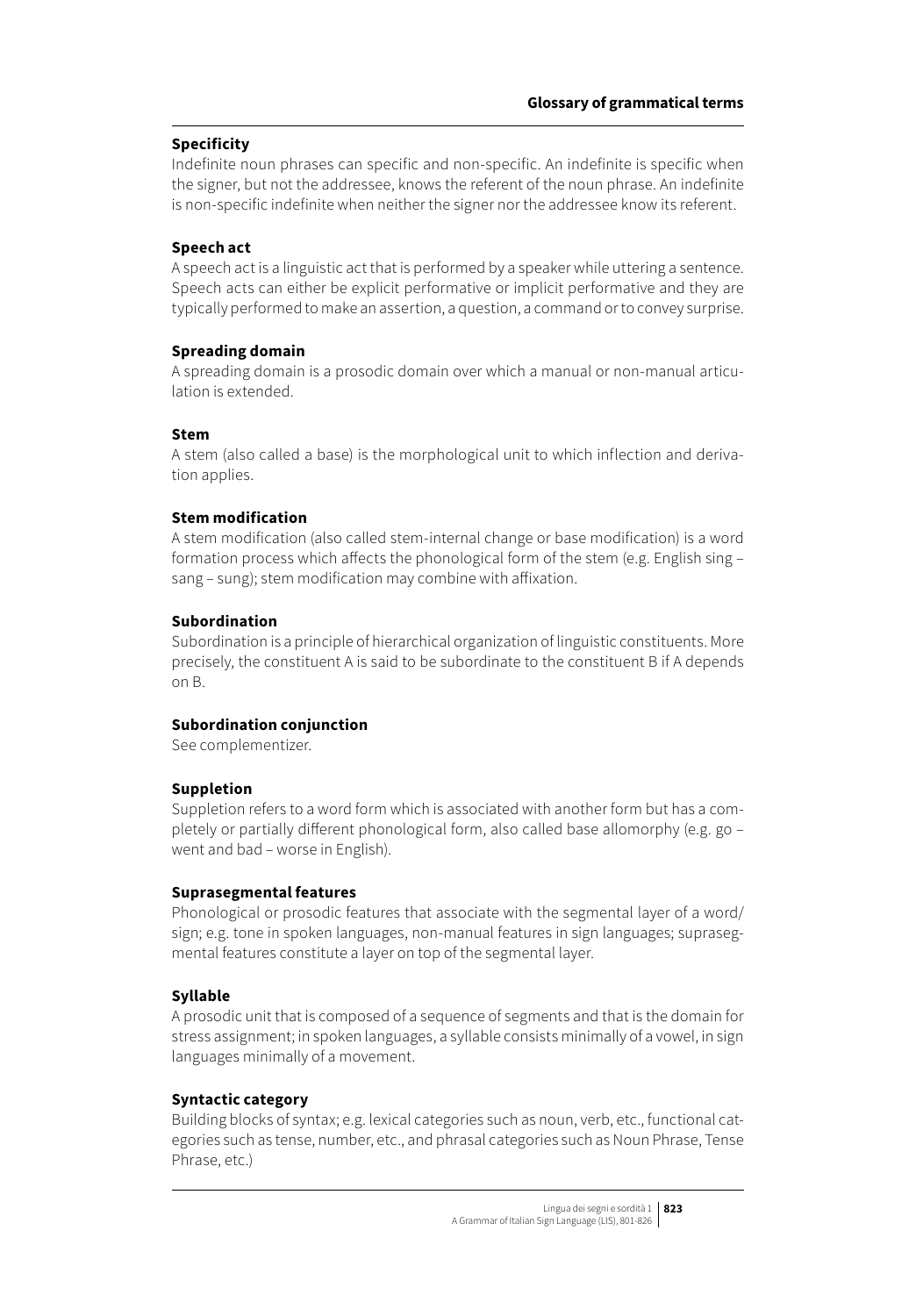#### **Telic**

Telic eventualities are conceptualized as involving a change of state that amounts to the end point of the event described by the predicate.

#### **Temporal clause**

A temporal clause is a type of adverbial clause expressing a temporal relationship between two clauses. The time of the event in the adverbial clause can be before, after or simultaneous with the time of the event in the main clause.

## **Tense**

Tense is a morphosyntactic category that refers to the reference time of an event with respect to utterance time. The reference time can either be identical to the utterance time, precede the utterance time (past) or be located after the utterance time (future).

## **Thematic role**

Thematic roles encode the general semantic interpretation of an argument as a specific participant in an event/action described by the predicate. Typical thematic roles are agent, stimulus, experiencer, patient, theme, benefactive, recipient or instrument.

## **Topic**

If the content provided by the sentence can be divided in old information and new information, a topic is the constituent that the rest of the sentence talks about. A topic can be a constituent familiar from the previous sentence but it can be a new argument of conversation. The latter case involves so-called topic shift and is a way to switch to another topic in discourse.

# **Transitional movement**

A movement that is phonetically required to move the hand from the end point of one sign to the beginning point of the next sign, i.e. a movement that is not part of the lexical specification of either of the two adjacent signs.

## **Transitive**

Refers to argument-taking properties of a verb; a transitive verb requires an internal and an external argument (e.g. visit, love).

## **Turn-taking**

Turn-taking refers to a change in the role of discourse participants: from addressee to active speaker/signer, and vice versa; turn-taking signals are used to initiate turn-taking.

#### **Unaccusative**

An intransitive verb whose only argument is assigned the thematic role patient or theme instead of agent (e.g. melt, fall).

## **Unergative**

An intransitive verb whose only argument is assigned the thematic role agent (e.g. run, swim).

#### **Voice**

The voice of a verb refers to the relation between the event expressed by the verb and the participants identified by its arguments. Typically, when the subject is the agent or